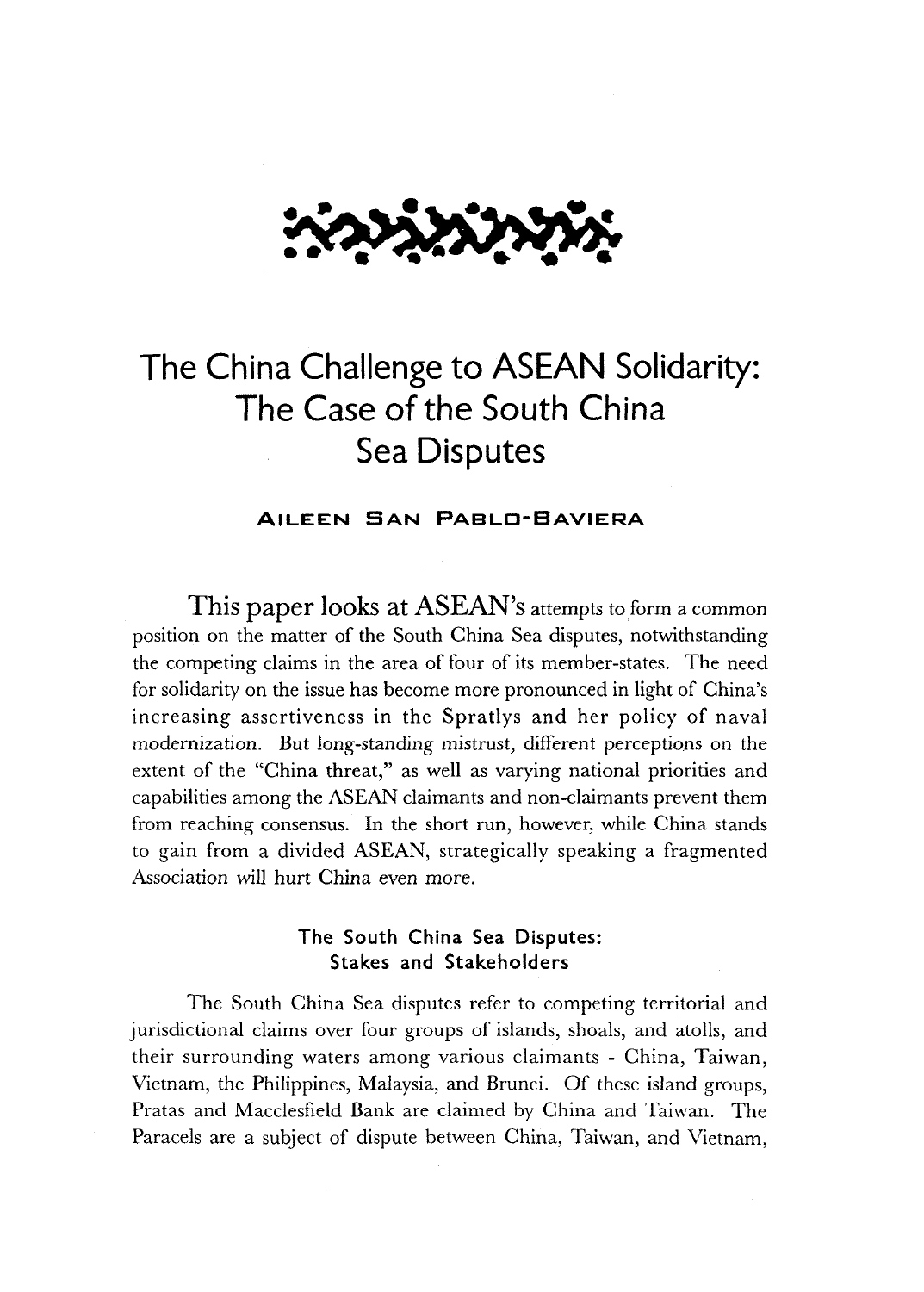which had resulted in a brief PRC-Vietnamese armed confrontation in 1974 leading to Vietnam's expulsion from the islands. The Spratlys are apparently claimed in whole by China, Taiwan, and Vietnam, and in part by the Philippines, Malaysia, and Brunei. Vietnam and China again clashed in this area in 1988. A fifth area, not usually considered as part of the South China Sea, is the Scarborough Shoal, which lies close to the Philippine coast north of the Spratlys, and which has also recently become an issue of contention between China and the Philippines.

While the disputes have existed for a long time, they have attained new significance after the 1988 Sino-Vietnamese clashes and since the end of the Cold War. Other than the end of the Cold War itself, there have been changes in the strategic environment that have direct bearing on *the* character of the disputes. These are: 1.) the rise of China as a regional economic power, and its increasing assertiveness in defense and foreign policy; 2.) the apparent weakening of US security commitment to the region, and the closure of the United States' military bases in the Philippines in 1991; 3.) a decline in American influence in Southeast Asia due to more pronounced differences with key countries over human rights and democracy, and a perceived US neglect of the region; 4.) ASEAN's growing attention to regional security cooperation, especially since the 1993 creation of the ASEAN Regional Forum; and 5.)  $ASERN's$ enlargement to include all the ten states of Southeast Asia.

Together, the rise of China and the perception of declining US commitment and influence in the region portend a changing balance of power. These have repercussions for Japan and ASEAN who have traditionally been aligned with the United States in security issues, but who now have to deal with a more assertive China that is much closer than the United States in a historical, cultural, and geographic sense. The enlargement of ASEAN and its inclination to play a bigger role in regional security arc in part driven by the need to ensure that however the relations among the major powers will develop, ASEAN will not in the end be disadvantaged.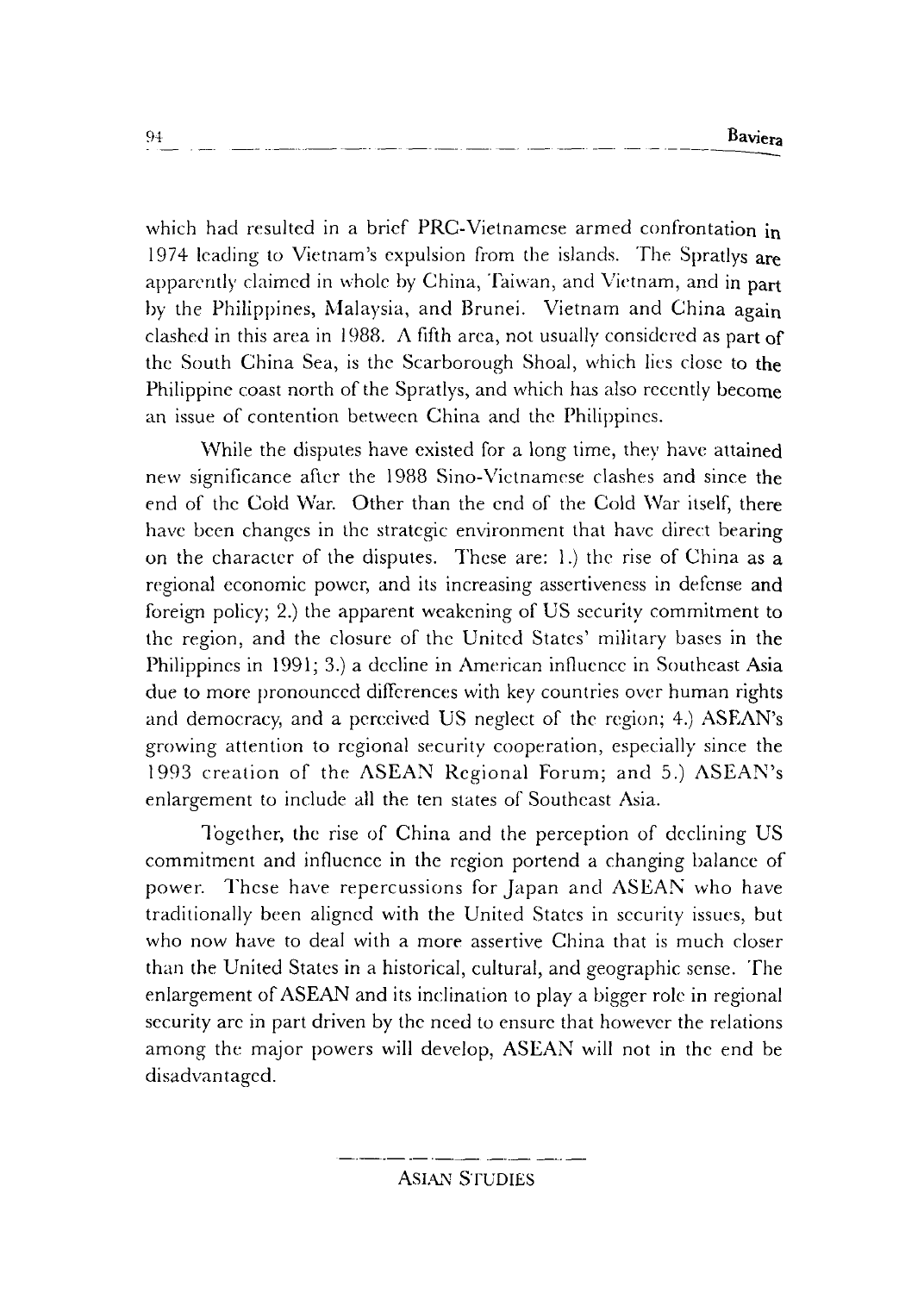To date, the multilateral disputes over the Spratlys, the bilateral Sino-Vietnamese problem over the Paracels, the Sino-Philippine competition for Scarborough Shoal, and the related issues of maritime jurisdiction and resource competition collectively present the only direct challenge in China-ASEAN security relations. At the bottom of the disputes are the issues of sovereignty, territorial integrity, competition for access to the ocean's living and non-living resources, freedom of passage in strategic sealanes, as well as security against external threats.

Among these considerations, the least difficult to resolve is the matter of freedom of navigation, with all claimants  $-$  including China - having pledged to uphold freedom of the sea lanes for littoral states and other ocean users. In addition, the United States has declared a position of neutrality with regard to the territorial claims, for as long as freedom of navigation is not endangered. A State Department press statement dated February 11, 1999 announced that "while the US takes no position on the legal merits of competing claims to sovereignty in the area, maintaining freedom of navigation is a fundamental interest of the United States." China has therefore repeatedly made a point of emphasizing that their claims will not prejudice freedom of navigation.

With regard to the sovereignty disputes, the US has only rather tamely said that the issue must be settled peacefully, and that Washington would not condone the use of force to settle the conflicts (Lee, 1994). State Department officials had also on several occasions announced that as far as its Mutual Defense Treaty with the Philippines is concerned, it had no obligation to protect the Philippines in disputed territories. Some quarters have in fact criticized the United States for playing into China's hands by its narrow and legalistic position on the disputes (McDevitt, 1999).

The matter of access to resources, particularly fisheries, would also appear negotiable over time under the framework of a joint development zone, even as an interim arrangement pending the resolution of the sovereignty issues. The region does have some limited experience in joint development, such as the 1990 Malaysia-Thailand Joint Authority, the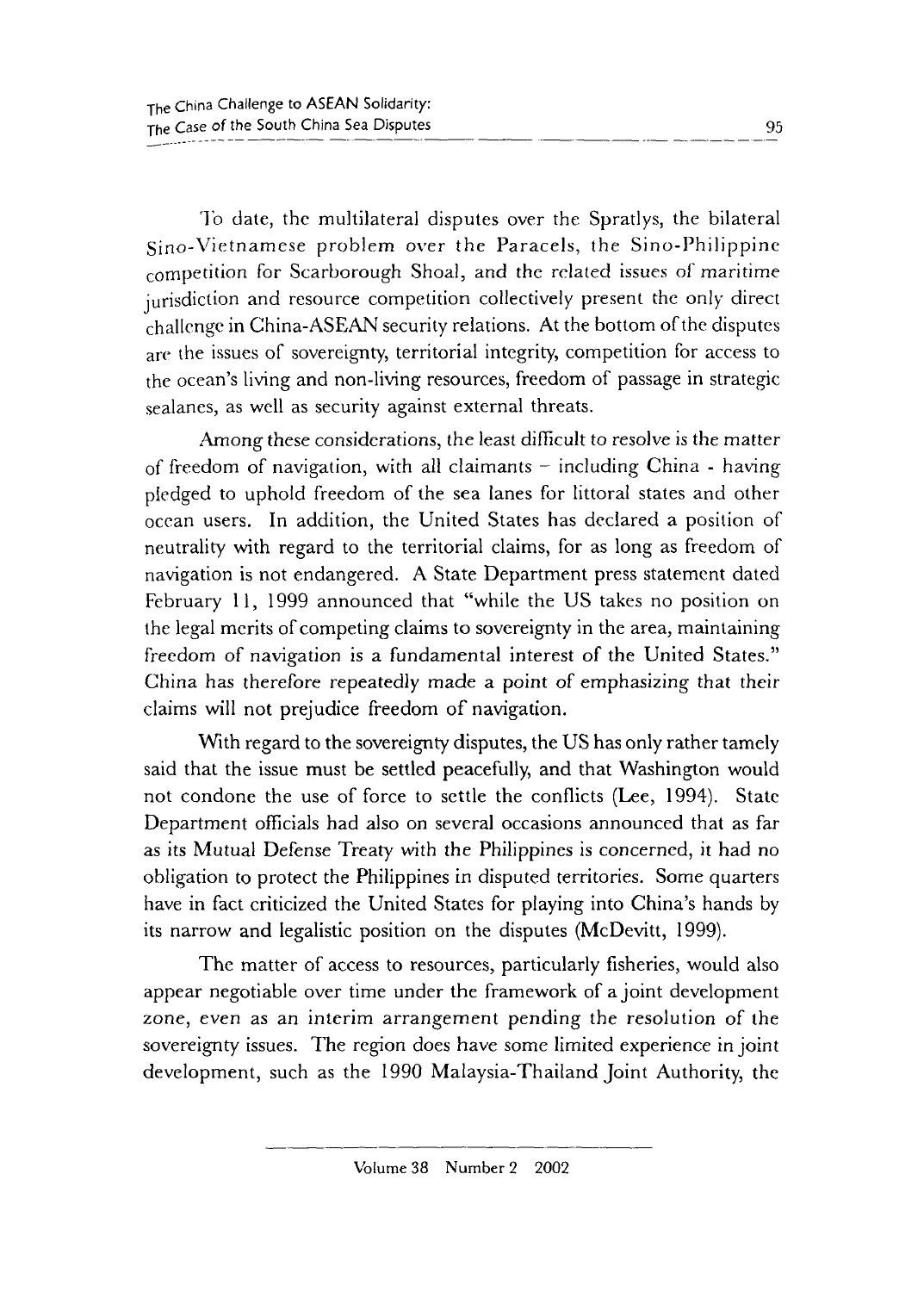1982 Indonesia-Papua New Guinea maritime boundary agreement, and the 1989 Australia-Indonesia Timor Gap Treaty, according to Stuart Kaye (Batongbacal and Baviera 2000). What complicates the joint development option for the Spratlys is the number of claimant states, overlapping claims, and their wariness about entering into direct negotiations over resources. Without a clear and explicit agreement among the claimants that they will set aside sovereignty, any effort towards joint development will expose claimants to the politically unacceptable risk of surrendering territory. But insistence on sovereignty is not the only stumbling block to joint development. Among the questions that need to be agreed on are what area shall be developed and by whom? What resources shall be the subject of cooperation? How will the profits and fruits of cooperation be divided? Who shall have principal management responsibility? Given the asymmetry in size, power, and capability of the claimants, will the biggest  $claimant - China - agree to an equitable allocation?$ 

Nonetheless, there are those who feel that joint development is the only realistic option for resolving a problem as complex as the Spratlys dispute, and that the best time to lay the groundwork for such an approach is before the presence of suspected oil and gas reserves becomes confirmed, since such an occurrence would be certain to raise the stakes. After all, China became a net petroleum importer for the first time in 1994 . Daqing and Shengli oilfields which represent 25 percent and 50 percent of Chinese supply respectively, are reportedly close to exhaustion, while the offshore oil resources of the South China Sea area have been touted to be potentially the third largest in the world (Funabashi et al, 1994).

One challenge to peace and stability in the South China Sea is the prospect of China dominating the area militarily. Huge increases in the PRC's military budget have been noted for several years in succession, including 17.7 percent increase announced for 2001 alone, although China has been arguing that its military expenditures have gone down in relation to total state expenditure from 1995-2000 (China Daily) Other worrisome indicators are a change in PLA strategy towards greater projection of sea,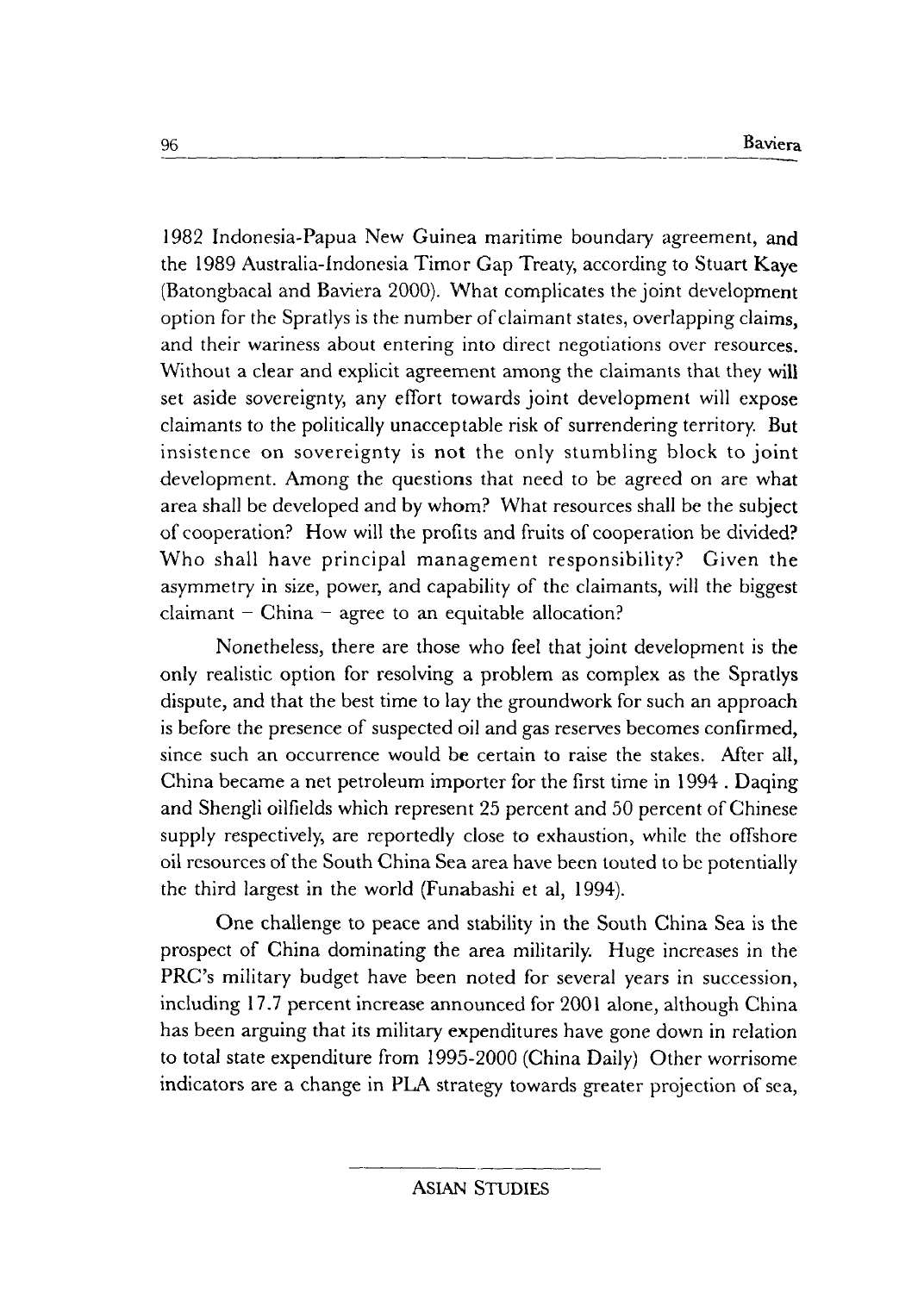air and missile power in the China Sea and the Western Pacific, and its efforts to build capability in fighting quick, localized, high-tech conflicts about stakes that are too small for the US to want to intervene in. (Almonte, 1997)

Many analysts have rightly pointed out that the pace and the scale of China's military modernization pose no threat to the United States' military preponderance in the Asia Pacific. Some even confirm China's own claims that it is pursuing the legitimate upgrading of a very backward military force in the face of continuing uncertainties and new nontraditional threats to its security. Nonetheless, there are very real reasons for smaller neighbors to be wary. China has not only demonstrated a keen willingness to use force when deemed necessary to defend its sovereignty claims (as with Vietnam and Taiwan in the past), it is also developing a capability directed explicitly at maritime challenges and scenarios of limited conflict.

In sum, the involvement of many claimants and multi-dimensional interests in the South China Sea make the disputes difficult to resolve in the short- to medium- term, but possible to manage via negotiated mechanisms if the claimant states so will it. What is worrisome is how the disputes can become a flashpoint in the region, as they interface with other elements in the strategic environment. The Spratlys dispute, in particular, is a test case of great power-small power relations exemplified by China-ASEAN ties. Will China's actions in the Spratlys show it to be a benign power, or an aggressive and hegemonic one? How will ASEAN respond to China, given either scenario? As ASEAN becomes a locus of contention in the contest for influence between the United States and China, will ASEAN collectively or some of its member states move closer to the United States, to China, or opt for a position of equidistance? Will such a posture be influenced by the roles of these two great powers vis-à-vis the disputes? Can ASEAN itself, enlarging in membership and scope of activities, but battered by economic crisis and internal political instabilities, stand the test of unity and regional solidarity on this issue?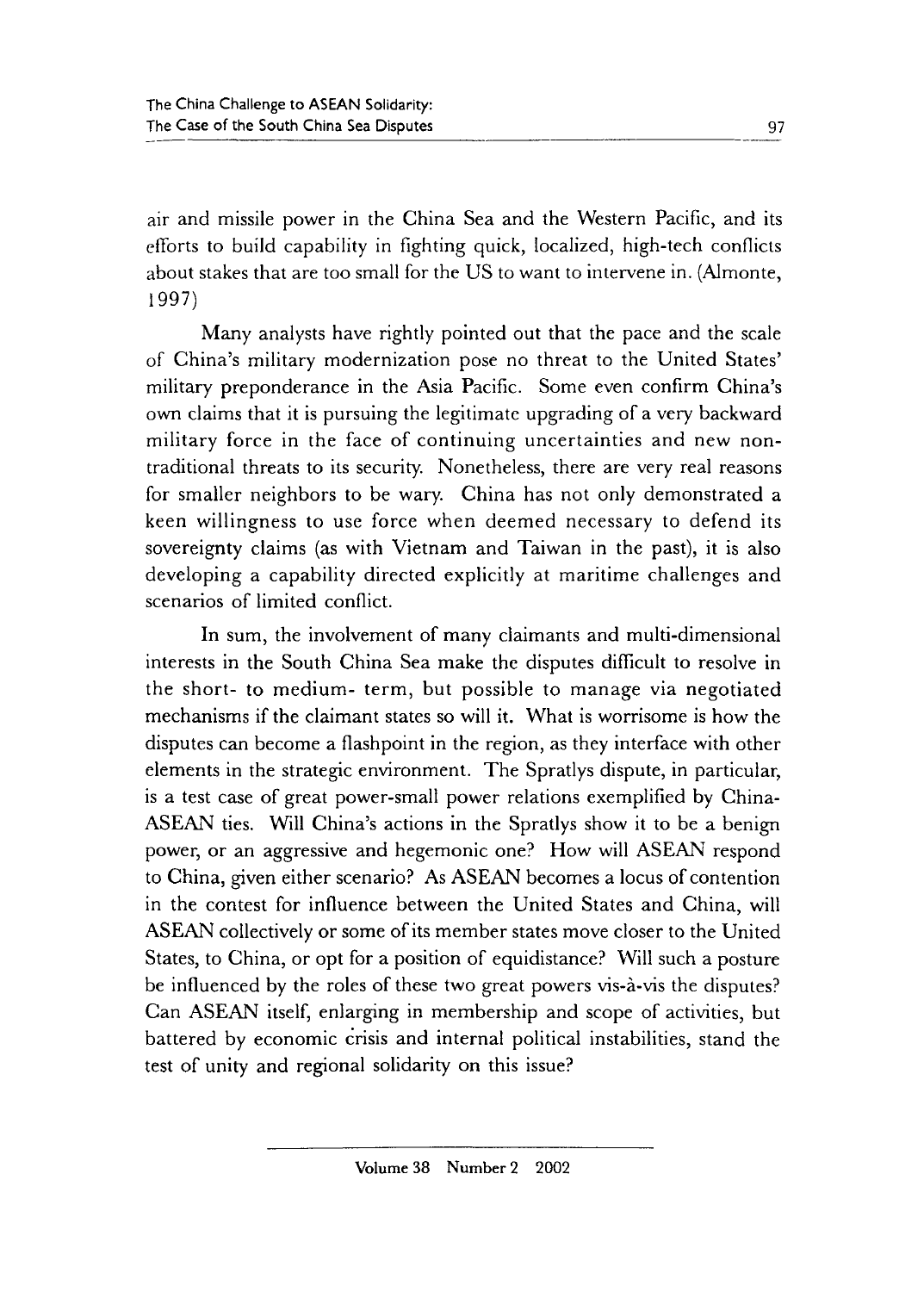### **China's Growing Assertiveness and ASEAN's Response**

Before Vietnam became a member of ASEAN, it had long been at loggerheads with China over their territorial disputes in the Paracels and Spratlys, with the other Southeast Asian states often watching their actions with concern from the sidelines. However, a new stage in the ASEAN-China contest for the South China Sea opened with China's passage of a Law on Territorial Sea and Contiguous Zone in 1992, whereby China reiterated its claims over the Paracels, Spratlys, Macclesfield Bank, Pratas, Pescadores and the Diaoyutai islands. Malaysian scholar Abdul Razak Abdullah Baginda claims that the law caught many by surprise, because it came at a time when Deng Xiaoping had just suggested that sovereignty "be left to the next generation to resolve, even as the present generation looks for ways to cooperate" (Baginda, 1994). The Philippines, Indonesia, Malaysia and Vietnam protested the new law. In the same year, China occupied Da Lac coral reef which is also claimed by Vietnam. A few months later, China announced that it had awarded an oil exploration contract in an area claimed by Vietnam to an American firm Crestone.

In response to this series of developments, the foreign ministers of ASEAN's then six members, upon Philippine initiative, issued a declaration in 1992 calling on all claimants to exercise restraint in the pursuit of their claims and to explore cooperative ventures as a means of preventing conflict. China was at first lukewarm towards the Manila Declaration on the South China Sea, but later stated that it appreciated some of the principles the document contained. Vietnam, on the other hand, became associated with the Declaration after having acceded to the Treaty of Amity and Cooperation in Southeast Asia, thus becoming an observer of the Association.

The Indonesian Foreign Ministry with support from the Canadian International Development Agency, had since 1990 organized a series of informal workshops on "Managing Potential Conflicts in the South China Sea", at first involving only the ASEAN countries but eventually expanding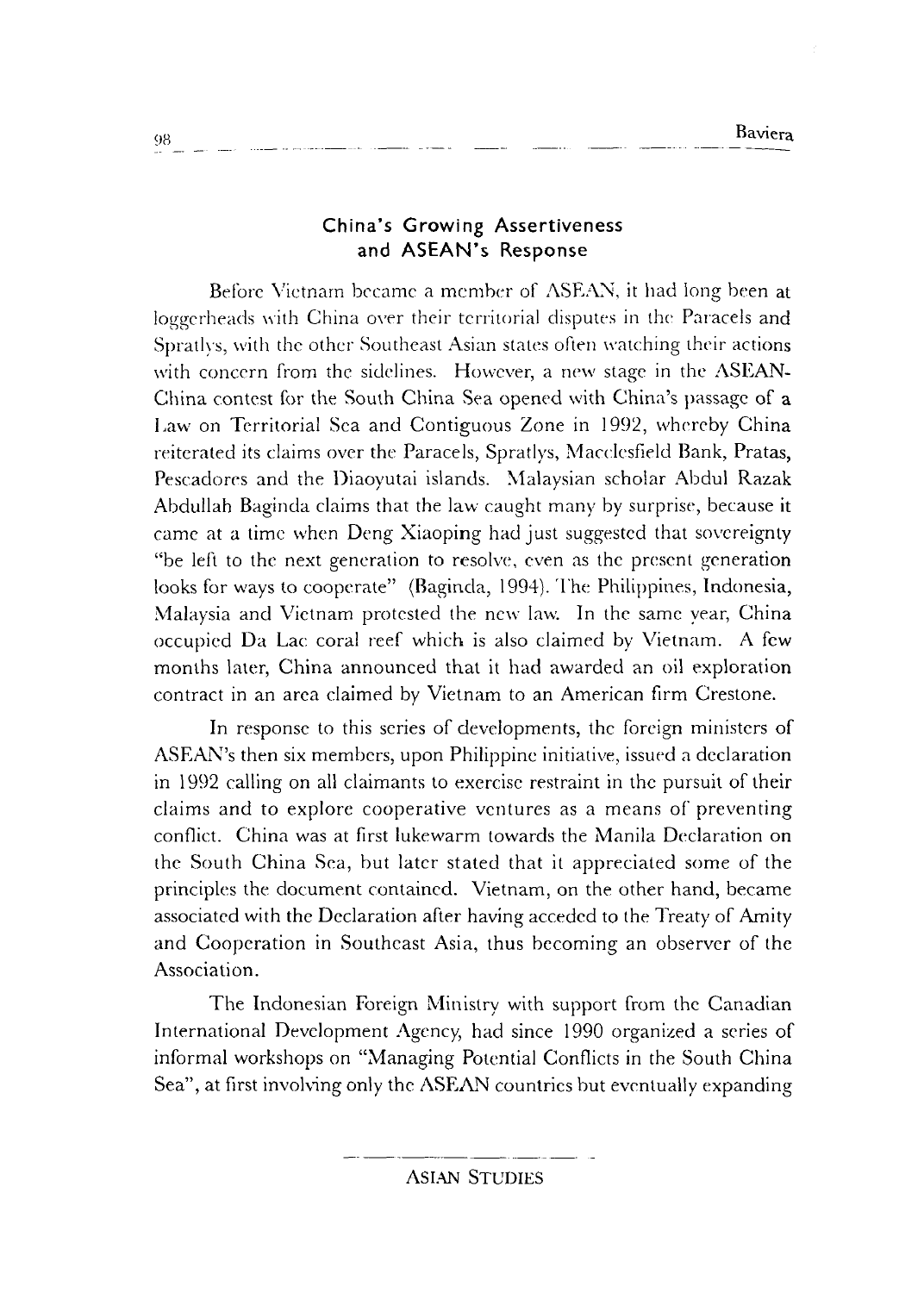to include Taiwan, China, Cambodia, Laos, and Vietnam. Participants include foreign ministry officials as well as experts in such fields as marine science, ecology, navigation, hydrography, law, and others. To date, a wide range of proposals and projects has been discussed through the more than thirty meetings that have transpired, including proposals for functional cooperation as well as confidence-building. Implementation, however, has been snagged by the reluctance of governments to address the sensitive questions of sovereignty.

In late 1993, China's South Sea Fleet held major military maneuvers in the South China Sea and in 1994 began building an airstrip in the Paracels. In early 1995, the Chinese proceeded to occupy Mischief Reef; a partly submerged feature in the Spratlys 135 nautical miles from the Philippine province of Palawan, ostensibly for the purpose of building shelters for its fishermen. The Philippine response was to try to bring the attention of the international community to Chinese actions, beginning with ASEAN, the United States and the European Union. It also took pre-emptive military measures to forestall further new occupations of claimed features by blowing up markers that had been set up by China in nearby reefs and shoals.

Some attention was given to the fact that China had acted against an ASEAN state other than Vietnam, which at the time had yet to become a full member of the Association. ASEAN's response was a statement by its foreign ministers calling upon all parties to refrain from taking actions that destabilize the region and further threaten the peace and security of the South China Sea. They also called for the "early resolution of the problems caused by recent developments in Mischief Reef" (ASEAN Foreign Ministers 1995).

In August 1995, the Philippines and China held bilateral talks on Mischief Reef that produced an agreement to abide by certain principles for a code of conduct. These included an agreement that the dispute should not affect the normal development of relations, but rather be settled in a peaceful and friendly manner, through consultations and on the basis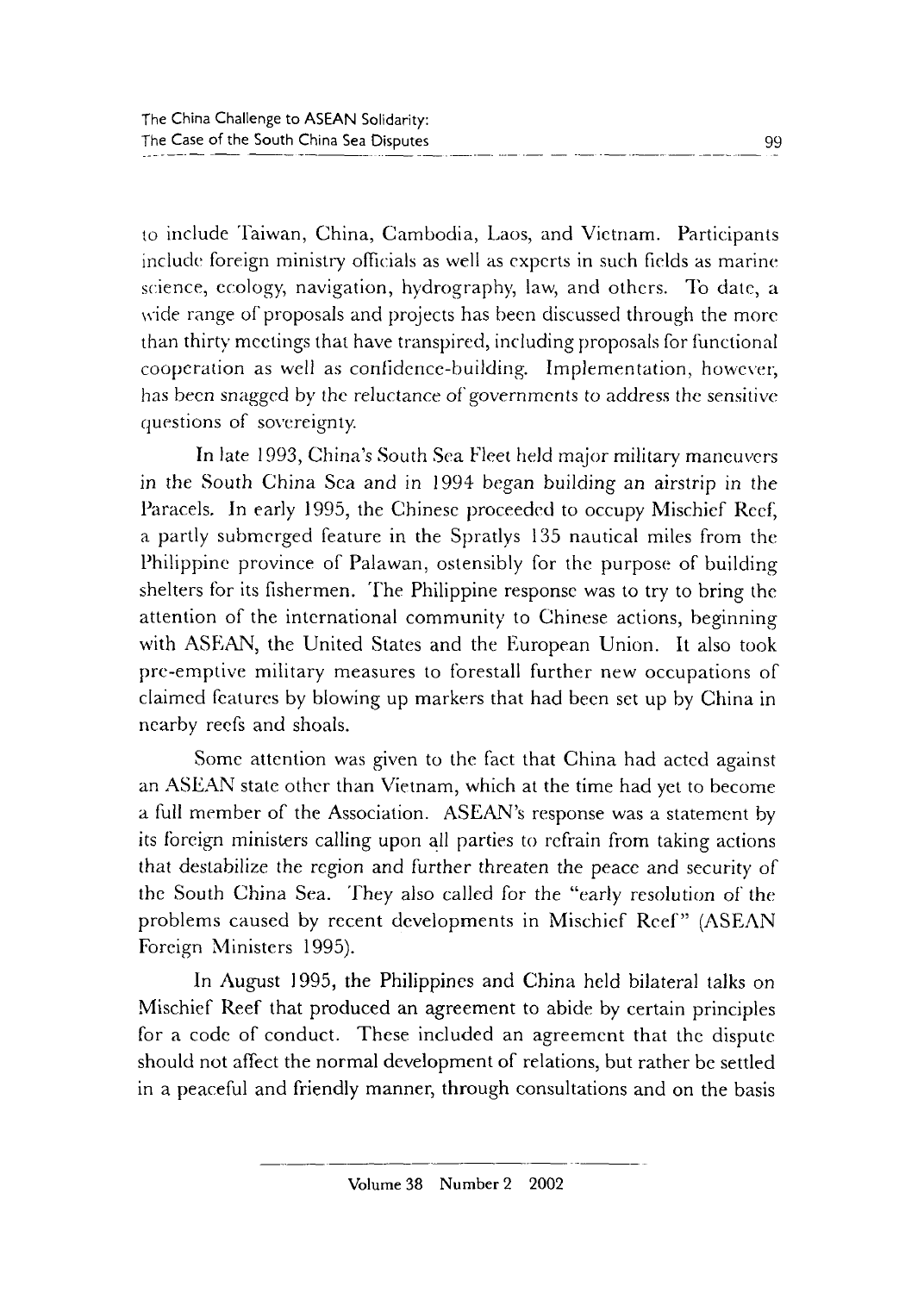of equality and mutual respect, and in accordance with the United Nations Convention on the Law of the Sea as well as other "recognized principles of international law." Manila and Beijing also said that confidencebuilding measures (CBMs) should be undertaken, with both sides refraining from use or threat of force in resolving the disputes. Finally, the two sides expressed a desire to cooperate for the protection and conservation of maritime resources.

A similar code of conduct was signed by the Philippines and Vietnam in November 1995 with the additional provision that other parties were invited to subscribe to those principles. This provision was apparently included with the possibility in view of expanding the scope of the agreement to other claimant states. The following year, China and the Philippines further agreed to establish a "bilateral consultative mechanism" which involved three experts-level working groups to look into fisheries, marine environment protection, and confidence-building measures. Tensions nevertheless heightened as the Philippine authorities continued to apprehend or warn off Chinese fishermen operating in the Spratlys, near Scarborough Shoal, and on some occasions even in Philippine territorial waters. In most instances, Chinese fishermen were found and charged with employing illegal fishing methods such as the use of cyanide and dynamite, and of harvesting endangered marine life such as marine turtles and giant clams - acts prohibited under the international CITES agreement.

China's unilateral assertions of sovereignty proceeded with determination. In early 1996, together with its ratification of UNCLOS, Beijing declared baselines around the disputed Paracel islands, and announced that it would draw similar baselines around its other territories (presumably including the Spratlys) at a later date. The following year, Hanoi protested China's construction of an oil rig on part of Vietnam's continental shelf. China eventually withdrew, after declaring that it had finished tests that it was conducting on its own territory (Baviera, 1999).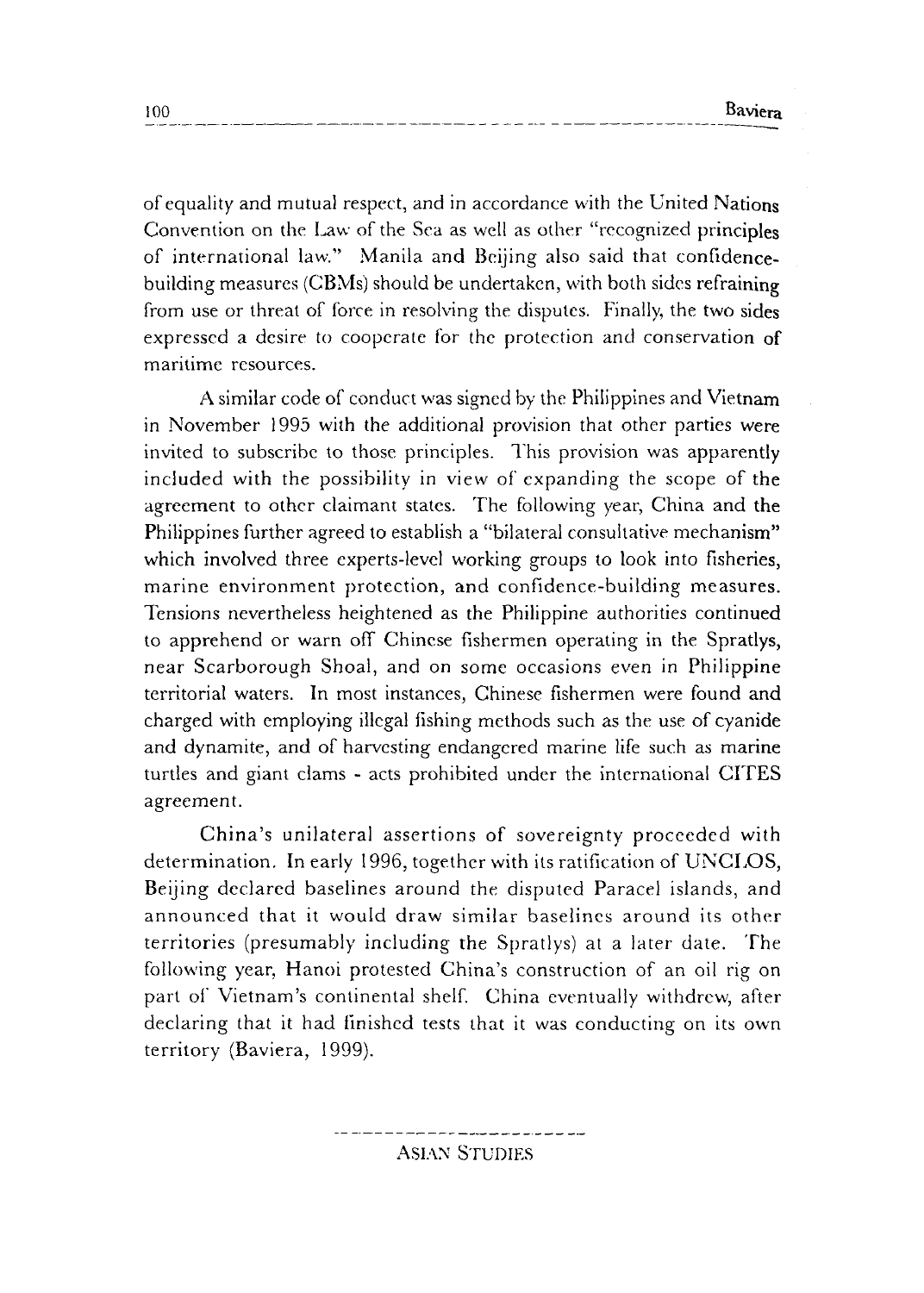In October 1998, China replaced the original structures on Mischief Reef with more permanent multi-story buildings, thus reinforcing its presence. Philippine defense authorities described the new structures as an ''emerging military facility" equipped with helipads, gun emplacement platforms and radar equipment. This time attempts by Manila to rally ASEAN in another condemnation of Chinese actions failed, coming as they did in the wake of political instability in Indonesia, the 1997-98 Asian financial crisis, and China's much-appreciated assistance to Bangkok and Jakarta in shoring up their economies against the currency crash.

During the first Philippines-China experts-level CBM meeting held in March 1999, a proposal for joint use of Mischief Reef was broached by the Philippine side, but in vain. China proposed three CBMs: notification of joint military exercises held in disputed areas, attendance by Chinese representatives at joint exercises (apparently directed at the forthcoming Philippine-US Balikatan exercises), and humane treatment for arrested fishermen. The Philippines in turn demanded the dismantling of the structures on Mischief reef, a halt to further construction, and access to the reef by Filipino fishermen. No agreement was reached between the two sides.

Within months of the confidence-building meeting, the Philippine navy in two separate incidents intercepted a group of Chinese fishing vessels in the vicinity of Scarborough Shoal, and as a consequence of its pursuit, "accidentally sank" one of the boats *(Phil. Daily Inquirer).* Chinese ambassador to Manila, Fu Ying, accused the Navy of deliberately sinking the vessels, and demanded punishment of the navy personnel responsible as well as compensation for the vessels. To date, the Philippines and China have had two meetings each of the three experts-level working groups and annual senior officials-level Foreign Ministry consultations, with little substantive agreement reached other than the commitment to continue talking.

Efforts to defuse tensions have also been undertaken at the multilateral level between China and ASEAN. Here, there seems to be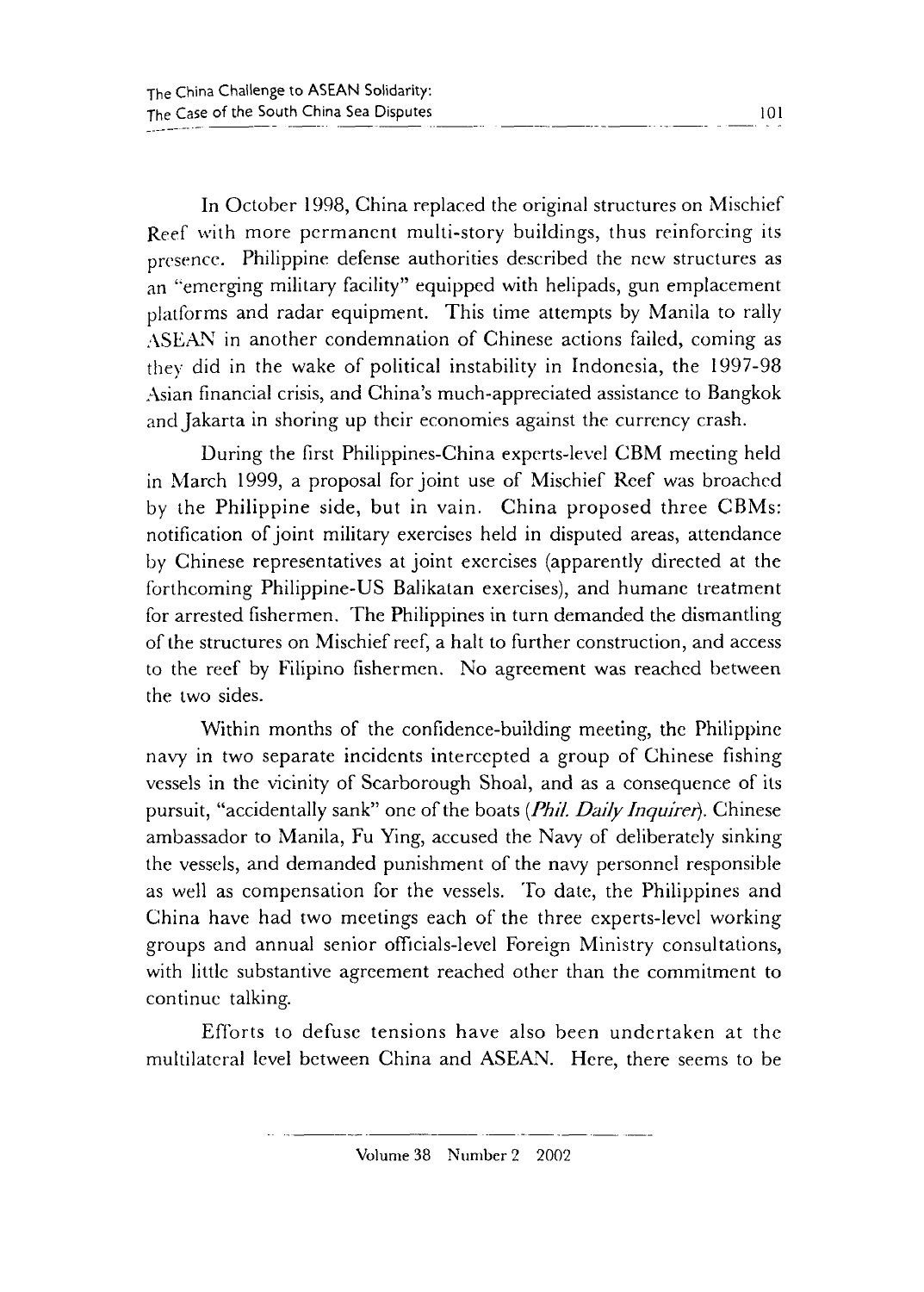some gradual progress being made in terms of opening and deepening the dialogue on the South China Sea between the two sides. The first ASEAN-China Senior Officials Political Consultations held in Hangzhou in April 1995, marked the first time China agreed to discuss the Spratlys dispute multilaterally with the ASEAN claimants, albeit only in an informal session. With anxieties over China's intrusions on Mischief Reef fresh in their minds, the six-member Association was united and severe in their criticism of China. Subsequently, China began to pay more serious attention to multilateral dialogue, in contrast to its earlier insistence on only bilateral talks involving the claimants.

During the second such political consultations in Bukitinggi, Indonesia in June 1996, ASEAN raised clarificatory questions regarding China's ratification of UNCLOS and its declaration of straight baselines around the Paracels that year. The questions were in the nature of testing Chinese interpretation of specific provisions of UNCLOS, with Indonesia and the United States filing separate formal inquiries with the Chinese government in this regard. The following year, ASEAN-China discussions focused on the need for a code of conduct, especially in light of the incident whereby China constructed oil rigs on what Vietnam considers to be its continental shelf.

In December 1997, in Kuala Lumpur, the Heads of State of China and ASEAN held the first of their annual summits, and issued a "Joint" Statement for ASEAN-China Cooperation towards the Twenty-first Century." On the South China Sea disputes, the statement said that the two sides undertook "to continue to exercise restraint and handle relevant differences in a cool and constructive manner". The call for restraint appeared to be directed mainly at China which continued to take provocative actions, while the call for keeping a cool and constructive attitude may have been directed at the Philippines where an over-active media and outspoken politicians tended to fuel the tensions by making likewise provocative statements.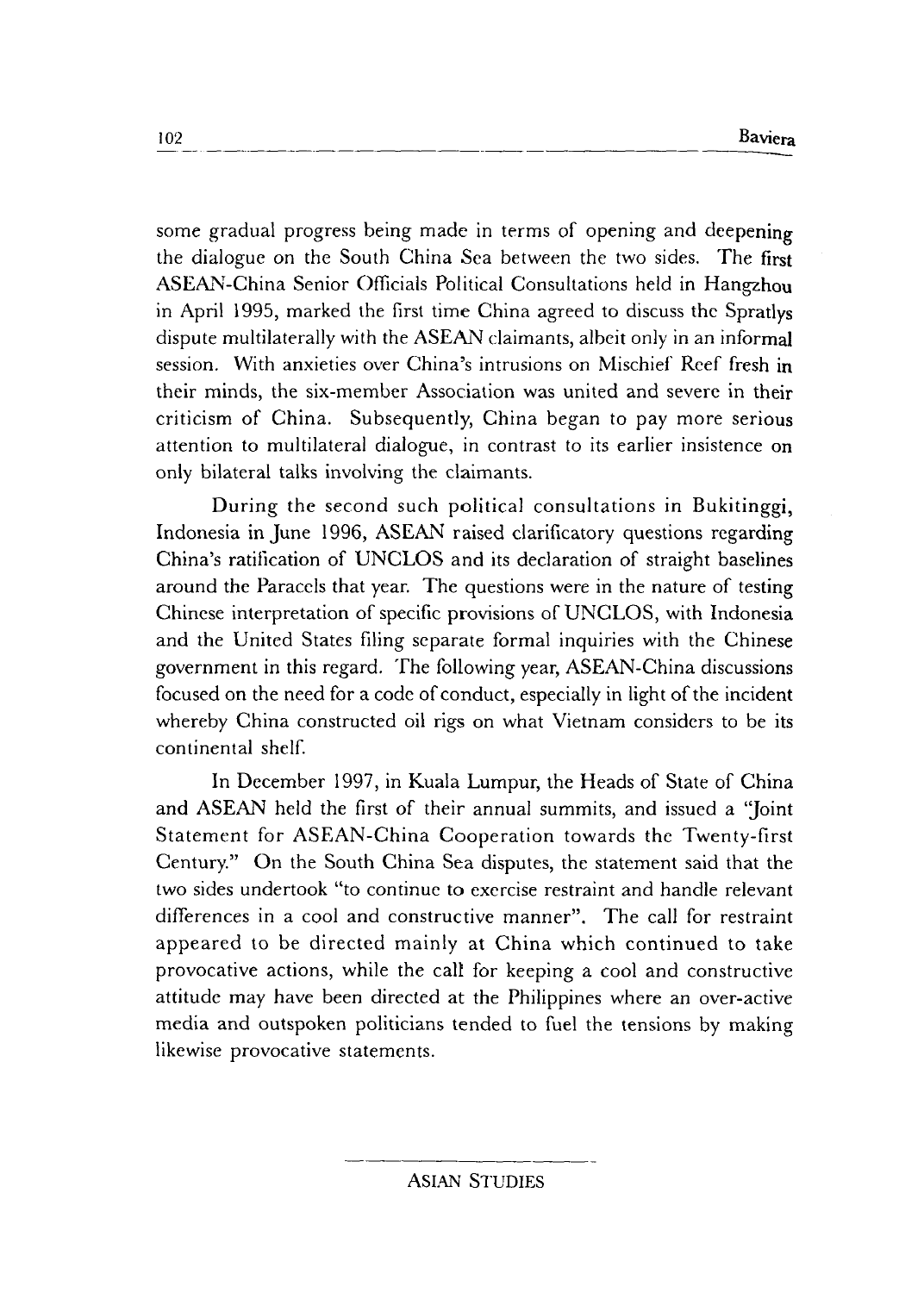During the following year's ASEAN-China summit in Hanoi, in the wake of the October 1998 fortification of Mischief Reef, the ASEAN governments expressed strong concern and resolved to work for a regional code of conduct to prevent the further escalation of conflict. Notably, however, this was short of the condemnation of Chinese actions that had characterized ASEAN response to the initial occupation of the reef in 1995.

The Philippines was tasked to prepare the ASEAN draft of the regional code of conduct, together with Vietnam, for presentation initially to the ASEAN Senior Officials. China itself initially opined that a regional code of conduct may be unnecessary, arguing that some of the parties had already entered into bilateral codes of conduct, and that the 1997 China-ASEAN Joint Statement already contained an agreement on similar principles. It however indicated a more open attitude during its meeting with ASEAN in Kunming in April 1999, where Assistant Foreign Minister Wang Yi was quoted to have said, "if ASEAN is really interested, we will give it serious and earnest consideration" (*Today*).

A crack in ASEAN unity on the South China Sea issue came once more in June of 1999. The Philippines revealed that Malaysia had set up markers and sent what was ostensibly a team of "scientific and research personnel" to areas just outside of the Philippine claimed area. Kuala Lumpur was then reported to have begun building a base on Philippineclaimed Investigator Shoal, earning a diplomatic protest from the Philippine government. In October 1999, Vietnam expanded structures on Tennent Reef, Cornwallis South Reef, and Allison Reef, triggering protests from the Philippine and Taiwan (Republic of China) governments (Chen, 1999). The sequence of events seems to suggest that the improved prospect of concluding a regional code of conduct may have stimulated a rash of unilateral occupations, in anticipation of the ban on new occupations and on new construction. Whether or not this is true, it appeared that some ASEAN claimants were now as guilty as China of the charges of unilaterally advancing sovereignty claims and helping to escalate the disputes.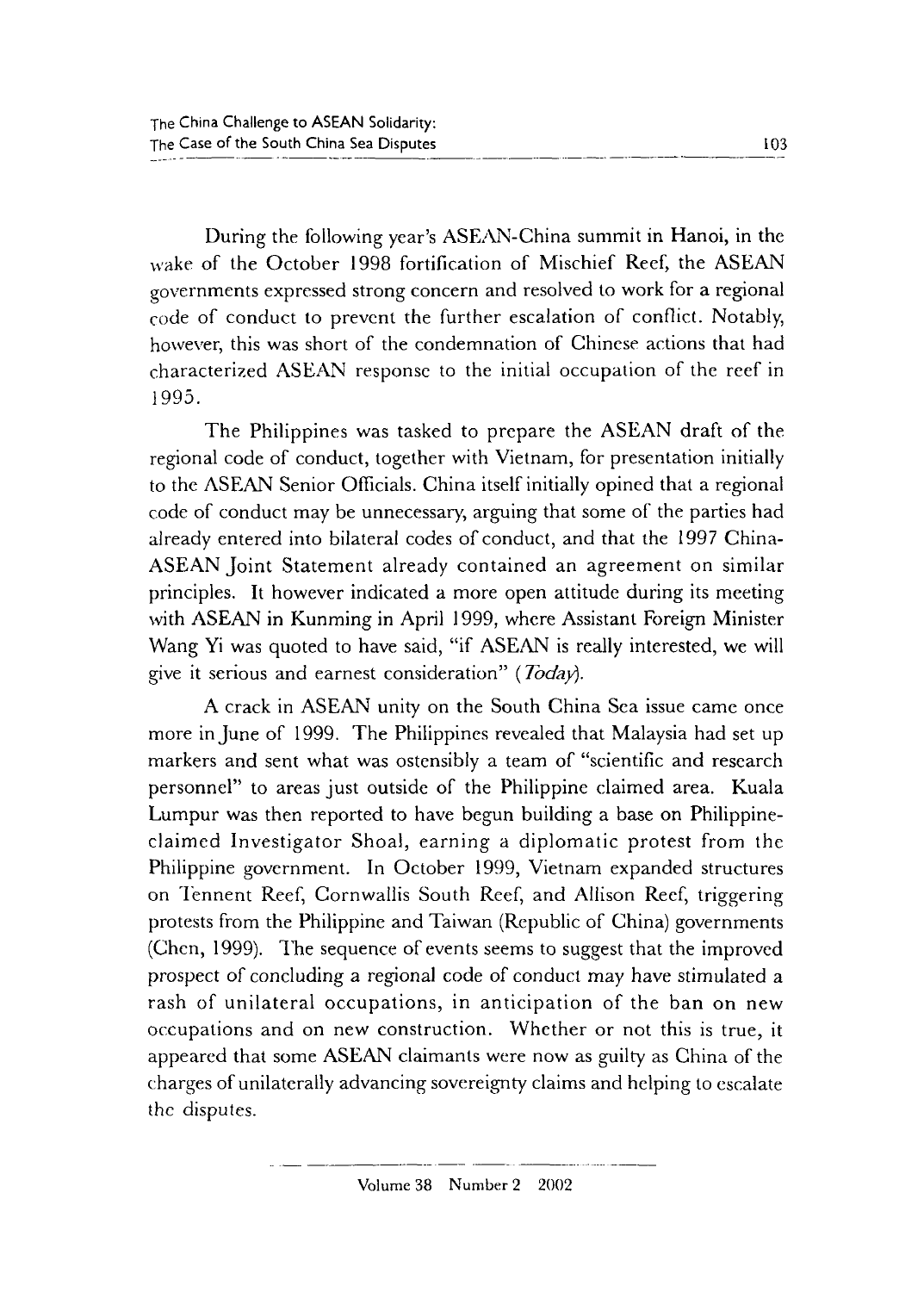Discussions on the draft code of conduct were again held in November 1999 among ASEAN Senior Officials, preparatory to a summit of the Heads of State of ASEAN and China. The draft was reportedly so contentious that a late night meeting had to be held among the Philippines, Vietnam and Malaysia to discuss Vietnam's insistence that the Paracels be included. Drafts were apparently exchanged informally between China and ASEAN, but the matter was not raised formally during the ASEAN-China summit meeting at all. However, in private talks between Philippine President Joseph Estrada and Chinese Premier Zhu Rongji, Zhu was reported to have objected strongly to the inclusion of the Paracels, warning ASEAN that it would not be rushed on the issue (Thayer, Jan. 2000).

In March 2000, Senior Officials from ASEAN and China met in Thailand for the first high-level discussions on the proposed Code of Conduct. The two sides presented their respective drafts. In common were the interest in protection of the marine environment, marine scientific research, safety of navigation, and search and rescue. Both urged selfrestraint. ASEAN, however, demanded a halt to future settlement and construction while China expressed a desire to stop "military exercises directed against other countries" as well as sought assurances that their fishermen would be allowed to engage in "normal operations."

In May 2000, the second meeting of the code of conduct working group was held in Kuala Lumpur. Then, in August of 2000, China hosted the third meeting in Dalian. A main bone of contention had been Vietnam's insistence that the Paracels be included in the geographic scope of the code. China had vehemently opposed this. By the time of the meeting in Dalian, there was agreement that the draft Code was to apply to the Spratlys alone, but officials were reportedly still working on a formula that would exclude the Paraccls but still satisfy Vietnam. On the other hand, China was proposing a provision that would in effect restrict US military exercises in "the waters" around the Spratly islands (fhayer, Oct. 2000). Malaysia reportedly also had some reservations about the application of the code to its continental shelf.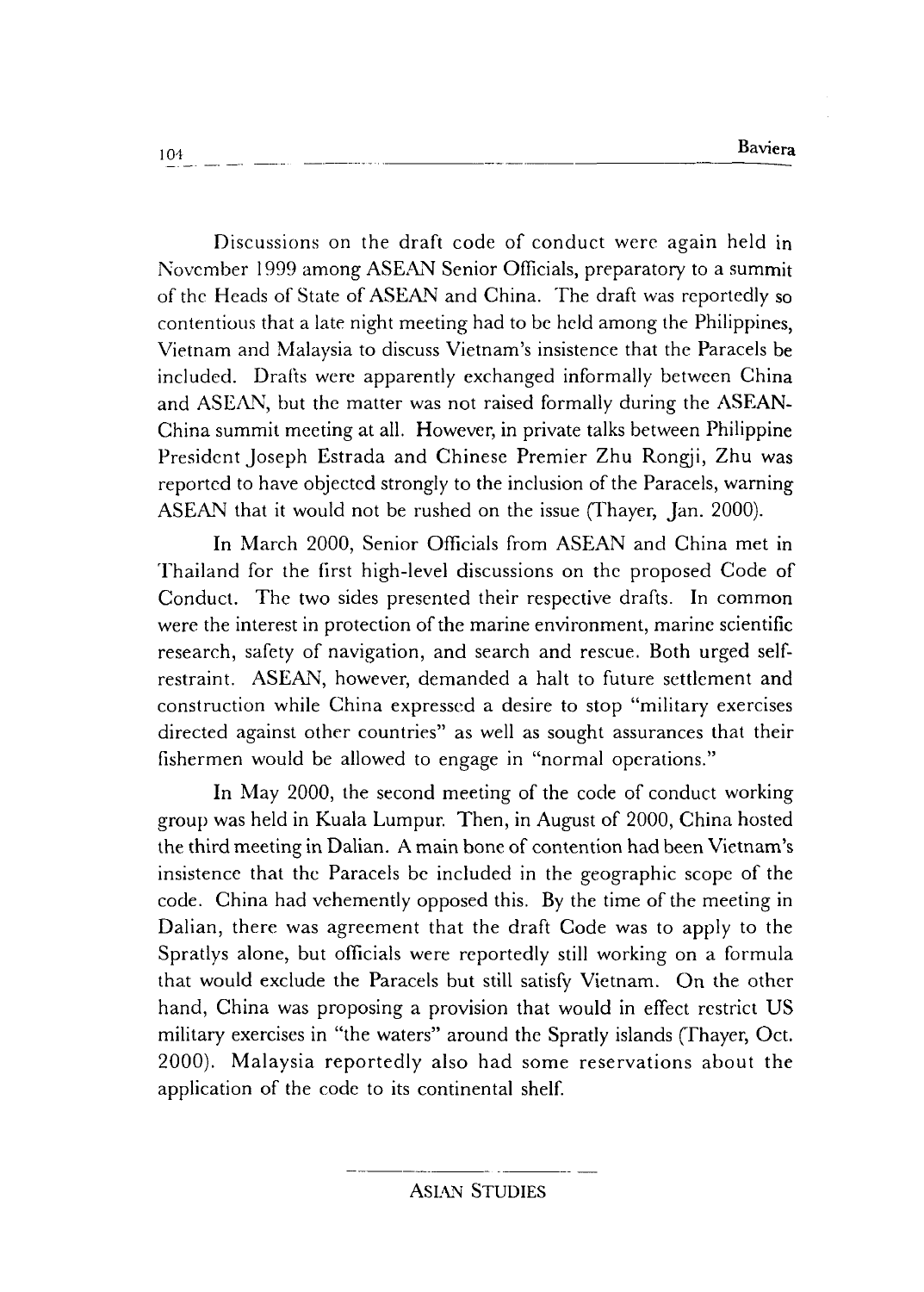A joint consultative draft of the regional code of conduct was discussed again in October 2000 in Hanoi. There were still several issues of contention. China continued to oppose the Philippine proposal for a ban on further construction on occupied features and on new occupations. It preferred more general wording such as "exercising restraint in activities that might complicate or escalate disputes." China also continued to push for assurances that its fishermen would be able to fish in disputed areas, and that no "dangerous and close-in military reconnaissance" be conducted (Thayer, Apr. 2000).

Throughout the series of discussions, China was quick to publicize that a main obstacle had been the differences in views among the ASEAN claimants, rather than differences between itself on the *one* hand and ASEAN on the other, regarding the scope of the agreement. For whatever reason, the meeting in Hanoi failed to agree on a draft that was originally to have been presented to the Heads of State for signature at the ASEAN-China summit in November.

## **Analysis of the Differences among ASEAN claimants**

Thus far, ASEAN has failed to come up with a unified position on how to deal with China vis-à-vis their conflicting claims in the South China Sea. The lack of a common view must be understood at two levels: differences among ASEAN countries' perceptions of China as either a potential threat or potential ally, and apparent differences among the various ASEAN claimants on how best to approach the territorial disputes. For the latter, the most obvious question facing each country is whether the promotion of sovereignty claims should take precedence over the prevention or resolution of conflict or vice versa. Secondly, in the matter of conflict prevention or resolution of the disputes, is it better to deal with China bilaterally or multilaterally?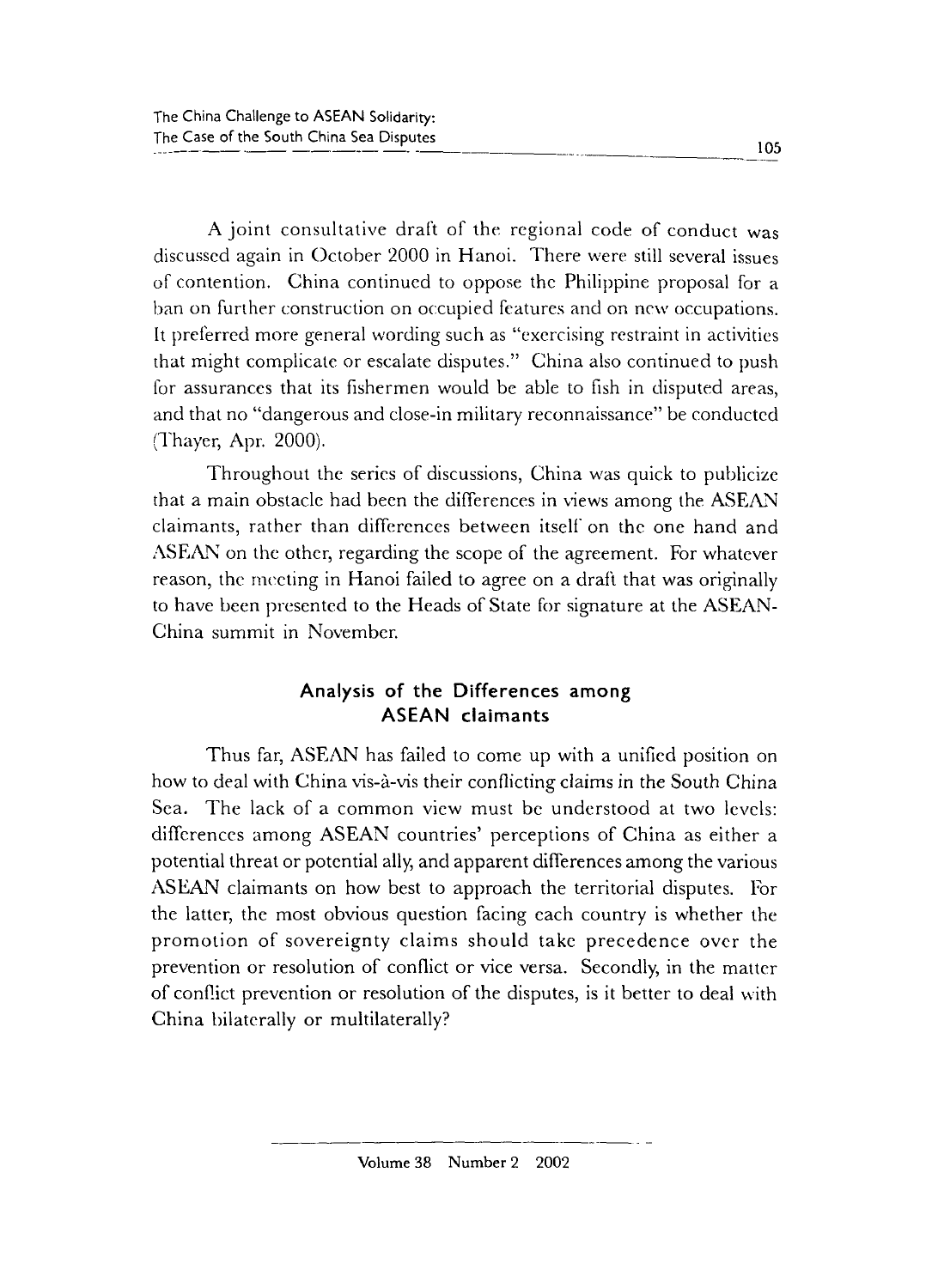## **Managing China: Confrontation versus engagement**

In general, all ASEAN countries fear the possible consequences of China's growing military strength. However, none of the ten ASEAN countries are interested or inclined to pursue a strategy of confrontation with it. Vietnam, which for historical, geographic, and past political and ideological reasons has had the most difficult relations with China, is now bent on improving relations with Beijing. Recent years have seen a flurry of high-level exchanges between the two sides, frenetic negotiations to resolve disputes over land borders and over the Tonkin Gulf, tremendous increase in cross-border trade, and renewed links between ruling Communist parties. Indonesia under Suharto took the longest among the ASEAN countries to overcome its suspicion of China, normalizing diplomatic relations only in 1990. In contrast, the new government of President Abdurahman Wahid within its first days in office called for closer ties among Indonesia, China and India, likely having in mind the commonalities of the three as the region's most populous countries, as developing nations, and as potentially long-reaching political powers. Moreover, China's financial assistance to Indonesia and Thailand following the 1997 currency crash was greatly valued by the governments of these two countries.

The Philippines, despite the furor over the intensifying activity of the Chinese navy and civilian fishermen in the disputed territories, has a long history of friendly cultural and people-to-people links with China to fall back on, and realizes the importance of developing long-term friendly relations for the sake of regional peace. Malaysia, possibly disappointed in Japan's failure to take the lead in promoting an East Asian renaissance, looks to China for support for its East Asia vision. Singapore continues to pursue active and comprehensive cooperation with China, with the comfort of knowing that the United States remains engaged as a balancer in the region. According to Lee Kuan Yew, Senior Minister of Singapore, a strong China in the twenty-first century can only be better for the world than an impoverished and unstable China. "The rise of China and the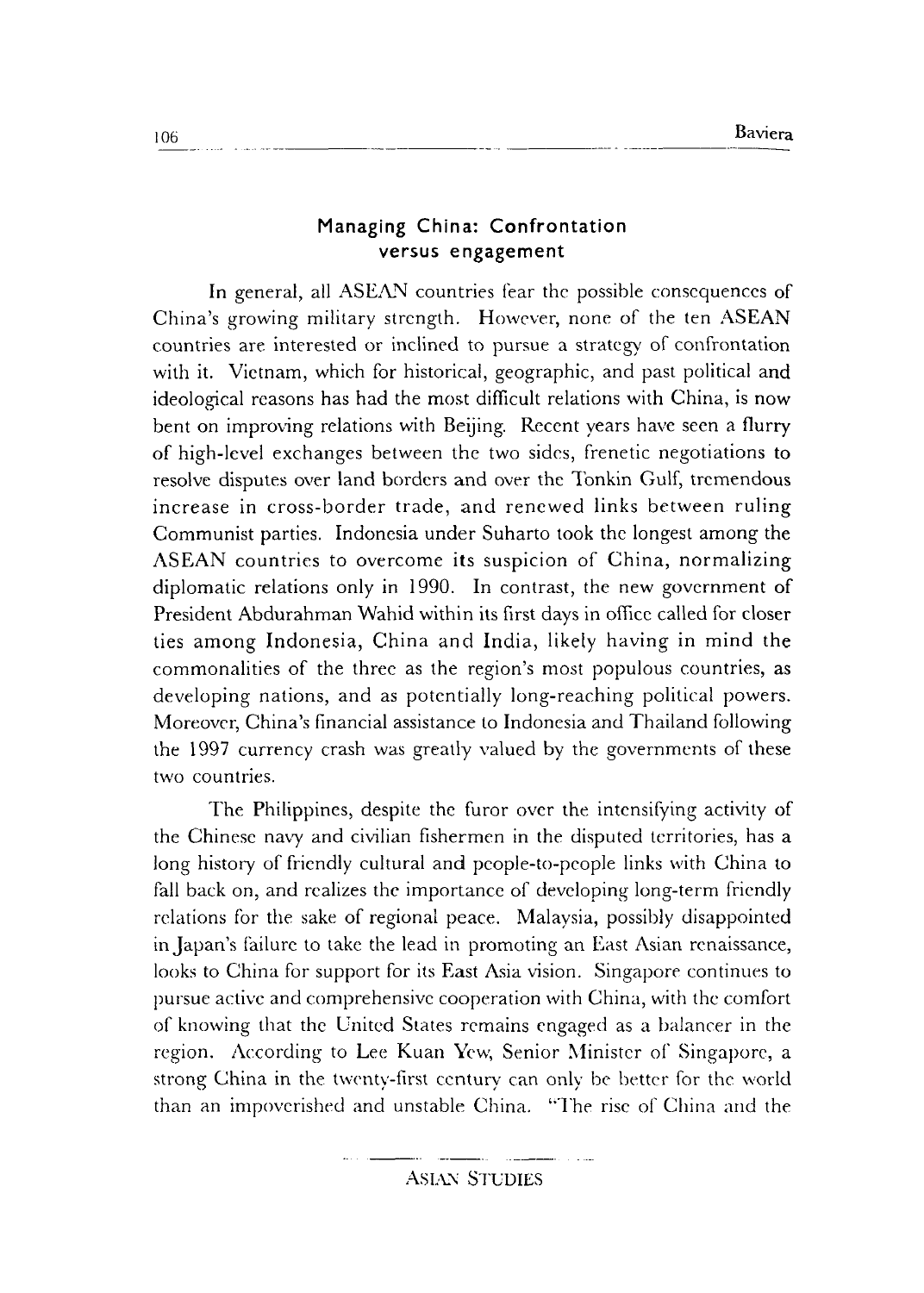rest of East Asia will infuse fresh vitality into the whole planet and produce a steadier global economic and political balance," he said. But even Lee Kwan Yew had called for China to make its intentions and capabilities in the South China Sea more open and transparent, and to be more explicit on what it meant by a statement favoring a sharing of resources in the South China Sea (Lee, 1994).

On the other hand, Myanmar and Cambodia are recipients of Chinese official development assistance, including military training and infrastructure support.

There is increasing acceptance in ASEAN of China's inevitable influence in its part of the world. To cite the former Philippine National Security Adviser Jose T. Almonte: "... ASEAN can live with the idea of China as the East Asian superpower. All it asks is that China keep in mind that demographic magnitude, economic weight and military power by themselves do not command respect. Respect can only be earned if a superpower's attributes include moral authority. If Southeast Asia has no other alternative to learning to live with its giant neighbor, so must China learn to coexist with its smaller neighbors as virtual equals" (1997). Clearly, if the United States is the self-declared indispensable power of the Asia-Pacific, it is because China appears to be the inescapable one.

Each country's calculation of the extent to which it should confront or engage China over the disputed territories should factor in the entire breadth and depth as well as the strategic framework of its relations with China. Trends in Sino-US relations and the overall situation of ASEAN also appear to figure in the equation.

It is interesting to compare the ASEAN position towards China before and after the financial crisis. We can speculate that ASEAN was able to unite in its criticism of China's occupation of Mischief Reef in 1995 because it perceived itself as adequately strong in regional, and even global, economic and political clout to be taken seriously by China and the international community at large. ASEAN then was acclaimed as one of the most successful experiences in regional cooperation and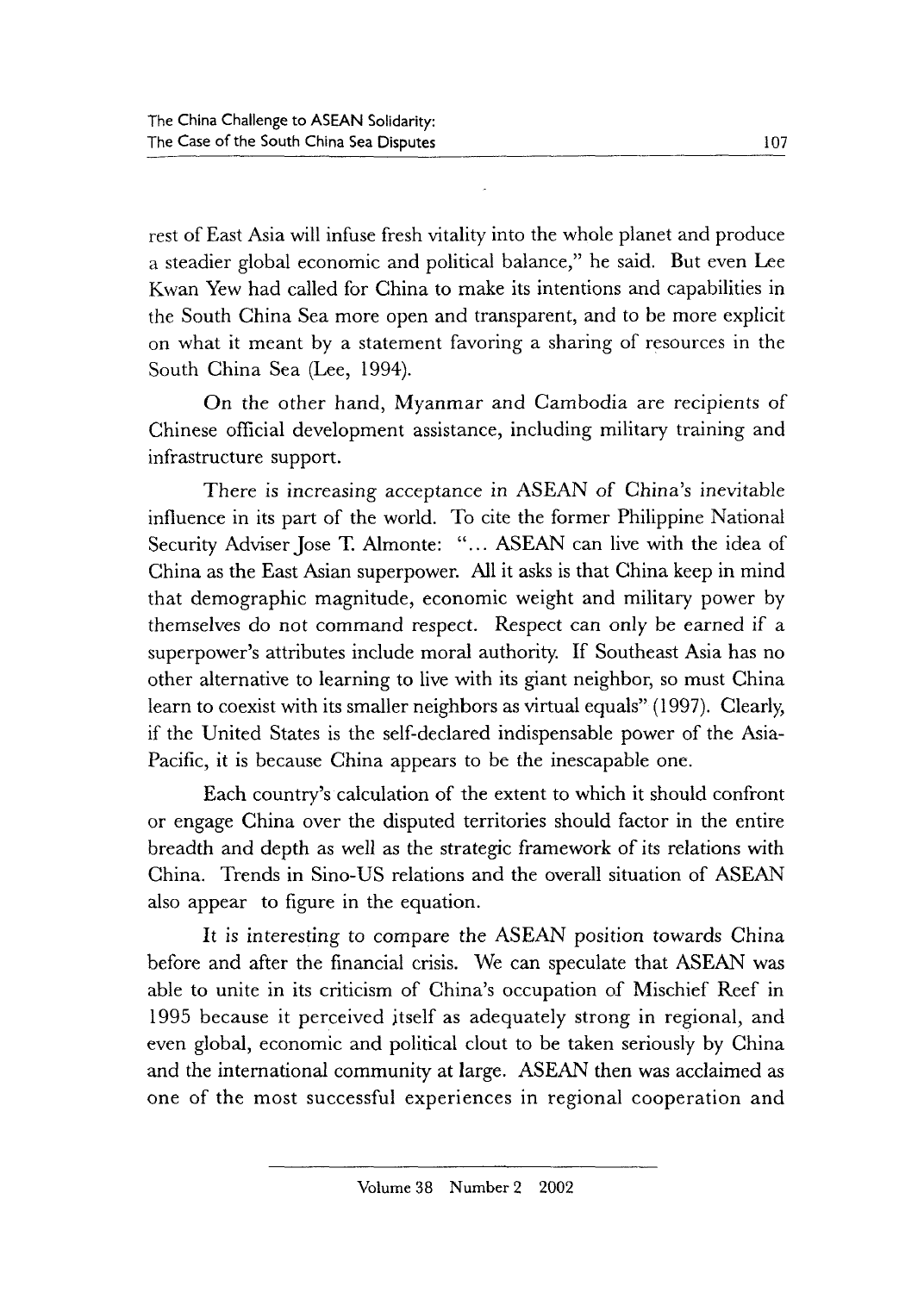integration. The "ASEAN Way" was hailed as an effective approach to confidence building and the promotion of cooperation, for which reason it was being emulated in the APEC and the ARE

In contrast, in late 1998 many of the countries were still reeling not only from economic and financial crises, hut from the threat of serious internal political instability: with the ethnic, communal, and democratization troubles in Indonesia, brewing dissent over Mahathir's treatment of Anwar in Malaysia, resurgence of Muslim insurgency under the inept Estrada gowrnmcnt in the Philippines, among others. The Asian crisis itself \Vas a wake-up call to several realities, among them the unreliability of certain institutions of global governance such as the IMF, the tepid commitment of the United States to the region's economics, the interdependence of Southeast Asian economics with that of China particularly in the matter of currency devaluation, and the need for Asian countries to close ranks and look for common solutions to region-wide problems. None of these was conducive to criticism of China over territorial disputes that, after all, were not considered of great urgency at the moment.

Another illuminating example of the differences in the positions of ASEAN claimants was in relation to a Philippine proposal to bring the South China Sea disputes onto the agenda of the Asia Europe Meeting in March 1999. The host, Germany, was against the discussion of the disputes at the Summit, especially after Chinese Foreign \Jinister Tang Jiaxuan threatened to leave the talks should Manila insist on discussing the matter. The Germans pointed out that the South China Sea dispute is not a European concern, and that ASEM is not the proper venue for the discussion of the said dispute *(Manila Times)*. Malaysia, Singapore, and Thailand were also reported to be wary of the planned inclusion of the dispute in the meeting, and Foreign AfTairs Undersecretary Lauro Baja of the Philippines had to assure the three countries that the Philippines aimed to raise the dispute as a vital security concern for the ASEAN, and that it would do so as a matter for information and not in a confrontational manner *(Phil. Daily Inquirer)*. Ultimately, ASEAN supported the position of the Philippines, the matter was raised during ASEM, but China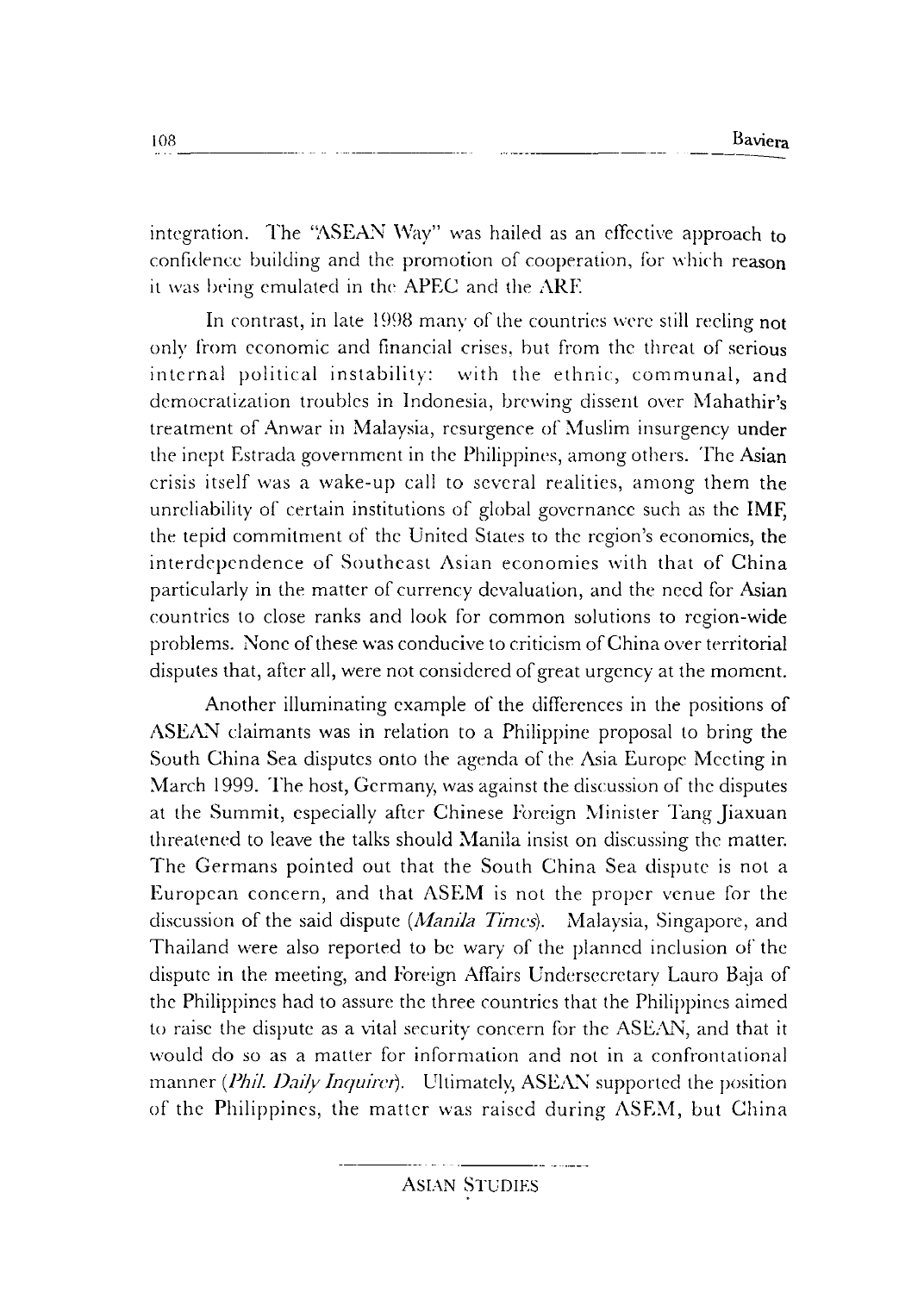succeeded in blocking any mention of it in the statement issued by the Chair in Berlin. The incident shows the dilemma of ASEAN not having a single common perception of China, but needing to demonstrate solidarity when it comes to the South China Sea disputes. At issue was not only the !far of the repercussions of confronting China, but of the repercussions of internationalizing the dispute.

# **Unilateral Action versus Bilateral versus Multilateral Resolution**

China has long preferred to deal with the disputes bilaterally. Because of the asymmetry in size and power among the claimants, such an approach naturally gives China an advantage over the other claimants. For instance, it could more successfully employ a "carrot and stick" approach in negotiations, combining enticements for cooperation with threats for non-cooperation against a single country, rather than giving away too much all at the same time. It could also make use of a "divide and rule" tactic, such as offering to grant concessions to one that it would not grant others as a manner of persuasion.

From ASEAN's perspective, it is logical to argue that collectively, the ASEAN claimants (including Vietnam, which became a member in 1997) would stand a better chance of exacting concessions from China through a process of multilateral negotiations. This is because of: !.) the equalizing effect of multilateral negotiations where China becomes only one among several claimants, albeit likely to be treated as a "first among equals;" 2.) a better chance of success in collective resistance to inducements, pressures, threats; and 3.) ensured transparency of the process thus helping to build trust among the ASEAN claimants themselves, in contrast to a situation where each would deal with China separately.

Even during the preparatory phases of the Indonesian Workshops on Managing Potential Conflict, when organizers Hasjim Djalal and Ian Townsend-Gault were going around ASEAN capitals to sound out the proposal, they repeatedly heard the notion that ASEAN member states

Volume 38 Number 2 2002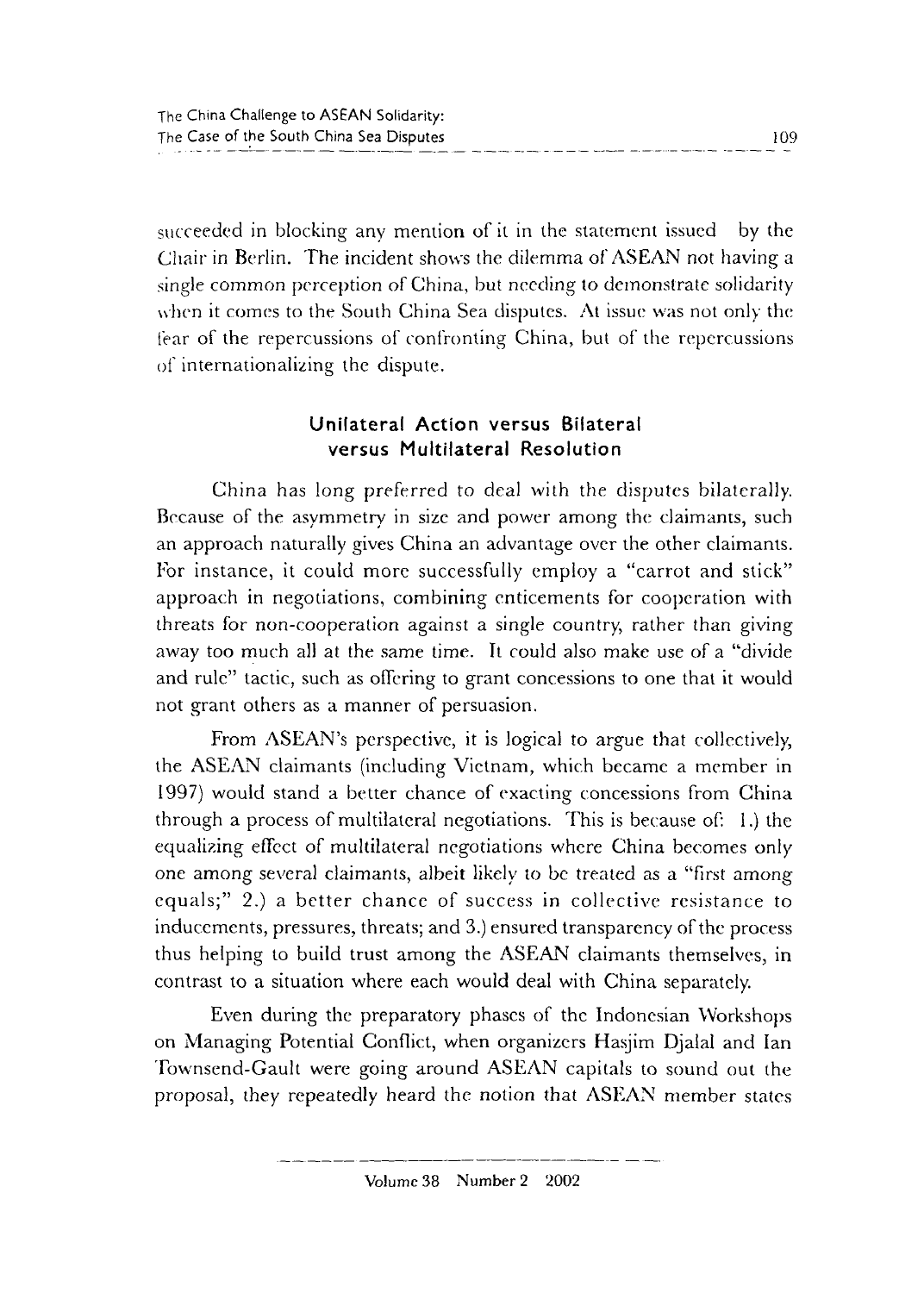should coordinate their views and positions first before they engaged non-ASEAN states in such efforts at confidence-building and cooperation (Djalal and Townsend-Gault 2000).

The annual ASEAN-China Senior Officials Political Consultations appear to be the most acceptable venue to discuss the South China Sea disputes multilaterally, as far as China is concerned. Although not all the ASEAN countries are claimants or parties to the dispute, China has agreed to include the South China Sea in the formal agenda of talks. In contrast, China resisted all attempts to bring the issue before the ASEAN Regional Forum (ARF), or any other international forum. Previous attempts by the Philippines to take up the matter at the ARF, Asia Europe Meeting, the Non-aligned Movement, the Inter-Parliamentary Union, and other bodies have all met with stiff resistance. A Bangkok Post editorial in August 27, 2000 also said China "slapped down" a Thai proposal to raise the Spratlys question at the ARF "brusquely and rudely" (Thayer, Oct. 2000).

However, ASEAN has thus far failed to attain a clear consensus on the value of a coordinated multilateral approach towards China. The Philippines has been the most vocal in advocating a common ASEAN position on the matter of the disputes. Former National Security Adviser Jose Almonte did not mince words about this in a 2000 speech, where he implored that ASEAN speak with one voice on the South China Sea *(PACNET* 2000). Vietnam also supports collective action by ASEAN, and it benefits much from the Philippines' outspoken criticism of China's actions.

Malaysia, on the other hand, appears to place more emphasis on its bilateral discussions with China. Official and unofficial Malaysian sources have expressed the following basic positions on the South China Sea issue: first, it is for the peaceful resolution of the South China Sea issue; second, China is a major player and it should be constructively engaged; and third, Malaysia opts to resolve issues bilaterally. In 1993, Prime Minister Mohammad Mahathir suggested that too much was being made of the Spratly disputes and that the parties should instead concentrate on bilateral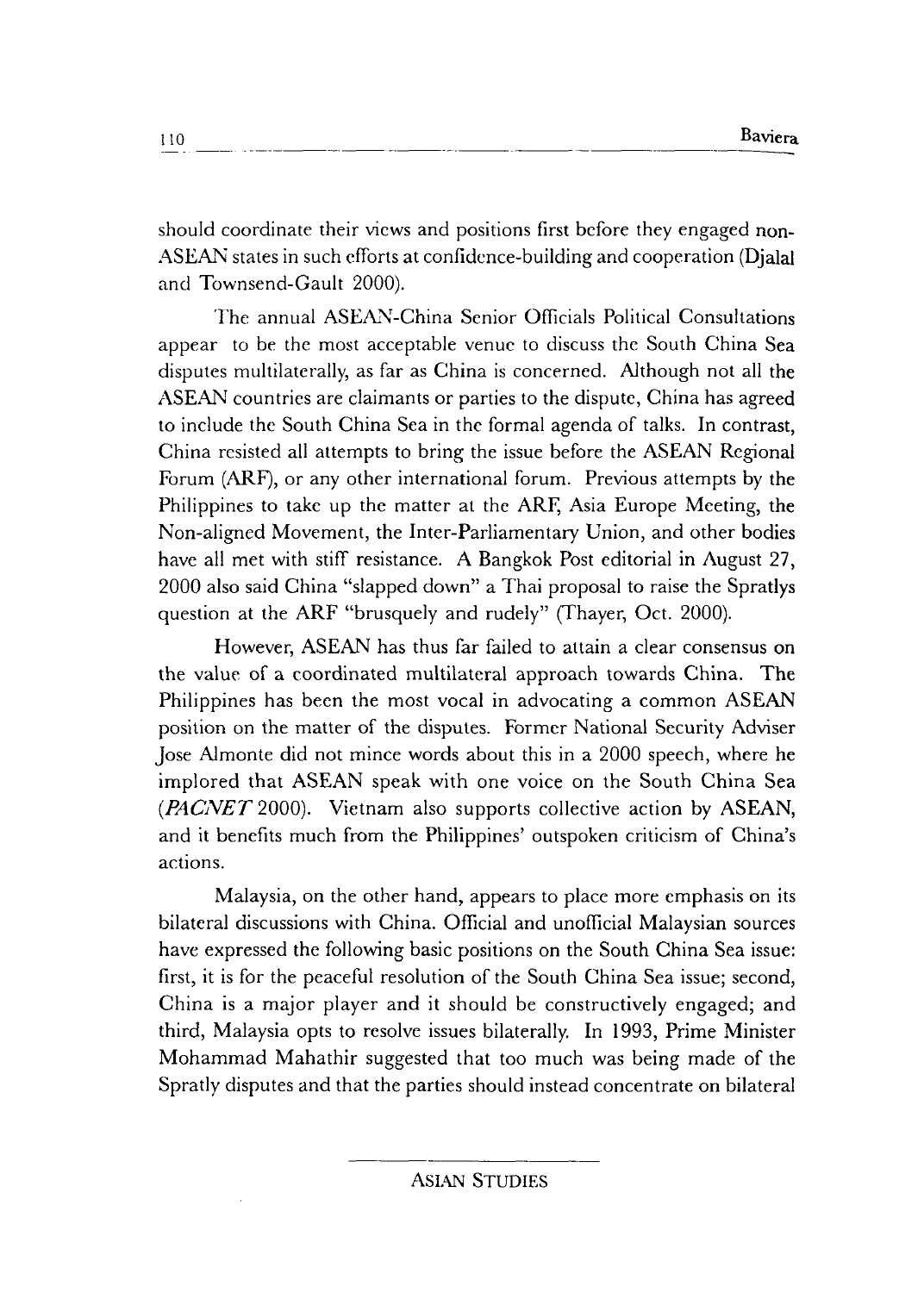agreement on principles and procedures (Lee, 1994). His Defense Minister Dato' Sri Mohd Najib Tun Razak, argued that rather than seeing the Spratlys disputes as a flashpoint for conflict, we should change mindsets in favor of cooperation (Baginda, 1994). Following the 1995 occupation of Mischief Reef, Malaysia seemed to soften its stand and go along with efforts to come up with a collective ASEAN position, but in the Indonesian workshops, and in subsequent discussions *on* the regional code of conduct, there were frequent unofficial reports on Malaysia holding off multilateral cooperation initiatives.

It did not pass without notice that shortly before new Malaysian occupations *on* Investigator Shoal were revealed by the Philippines in mid-1999, the Malaysian Foreign Minister had been in China. During his visit, the two countries reiterated the value of bilateral solutions to the territorial disputes. In contrast to the Philippines' denunciation of Malaysia's moves on the shoal, China was not reported to have made a public protest. At a 2000 conference on the South China Sea organized by the Honolulu-based Pacific Forum, an ASEAN participant was quoted to have openly complained, "How can we expect China or others to honor their pledge to respect the ASEAN Declaration when ASEAN members are increasingly ignoring it?" (Cossa, 2000).

Similarly, in one instance in January 1998, Manila filed a protest against the Vietnamese shooting of Filipino fishermen ncar 'lennent Shoal. Manila claimed that the attack violated the code of conduct forged between RP and Vietnam where they pledged to exercise self-restraint, avoid use of force, and stop other provocative acts that may damage RP-Vietnam relations *(Today).* Again in May 1999, Vietnamese fishermen were detained by the Philippine authorities on charges of poaching and illegal fishing in the Spratlys. The Vietnamese Embassy in Manila submitted a *note verbale* to the Department of Foreign Affairs saying, "for good Philippines and Vietnam relations and humanitarian grounds, the fishermen should be released." The Philippines filed charges against them anyway. Truly, the disputes do not only have to be managed in relation to China, but among the rival ASEAN claimants themselves. The fact remains that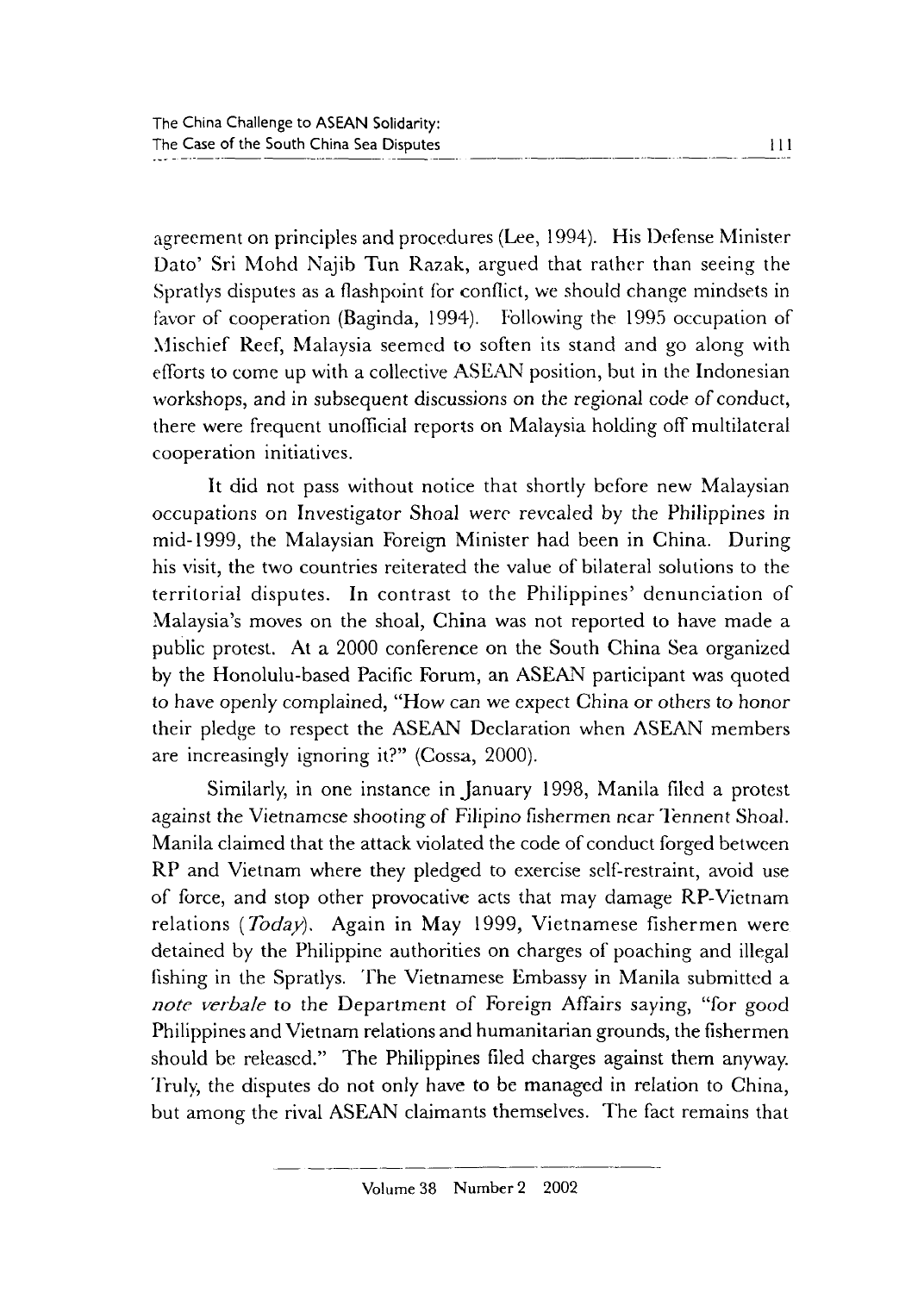the bilateral codes of conduct already agreed upon have failed to prevent incidents which actually took place from happening - such as China fortifying Mischief Reef, the Philippines boarding and apprehending Chinese fishermen near Scarborough Shoal, and Vietnam firing at Filipino fishermen and at a Philippine Air Force reconnaissance aircraft flying over Tennent Reef, among others.

The temptation to junk multilateral solutions in favor of unilateral acts of sovereignty or bilateral negotiations may be attributed to the belief that negotiating a multilateral treaty is bound to be a very complicated process and will have to proceed in stages. Malaysian scholars have argued that it would also be desirable for the ASEAN claimants to sit together first and come to agreement, so that ASEAN-China negotiations could then be fruitfully held. But while Malaysia and the Philippines have held separate consultations with Vietnam in this regard, it appears that Kuala Lumpur and Manila find it difficult to address their overlapping maritime claims, in part for fear that the Sabah issue may be somehow revived.

The internationalization of the disputes, defined as the involvement of non-claimants and extra-regional states in dispute settlement, has been another area of disagreement among the ASEAN states. The Philippines has appeared to be the most serious in advocating participation by the international community. This was particularly true after the 1992 withdrawal of US bases, when then President Fidel V. Ramos indicated that he favored a conference under United Nations auspices to settle the problem. President Estrada had also taken up this matter with UN Secretary General Kofi Annan. Other senior officials of ASEAN, however, were very cautious about involving more players, notably Malaysia and Indonesia who were ideologically bound to neutrality and freedom from great power intervention under the framework of the ASEAN Zone of Peace, Freedom and Neutrality (Lee 1994). The Philippines later withdrew its proposal for an international conference and pushed instead for the 1992 Manila Declaration on the South China Sea, which the Philippines hailed as the first step to more formal discussions on the issue.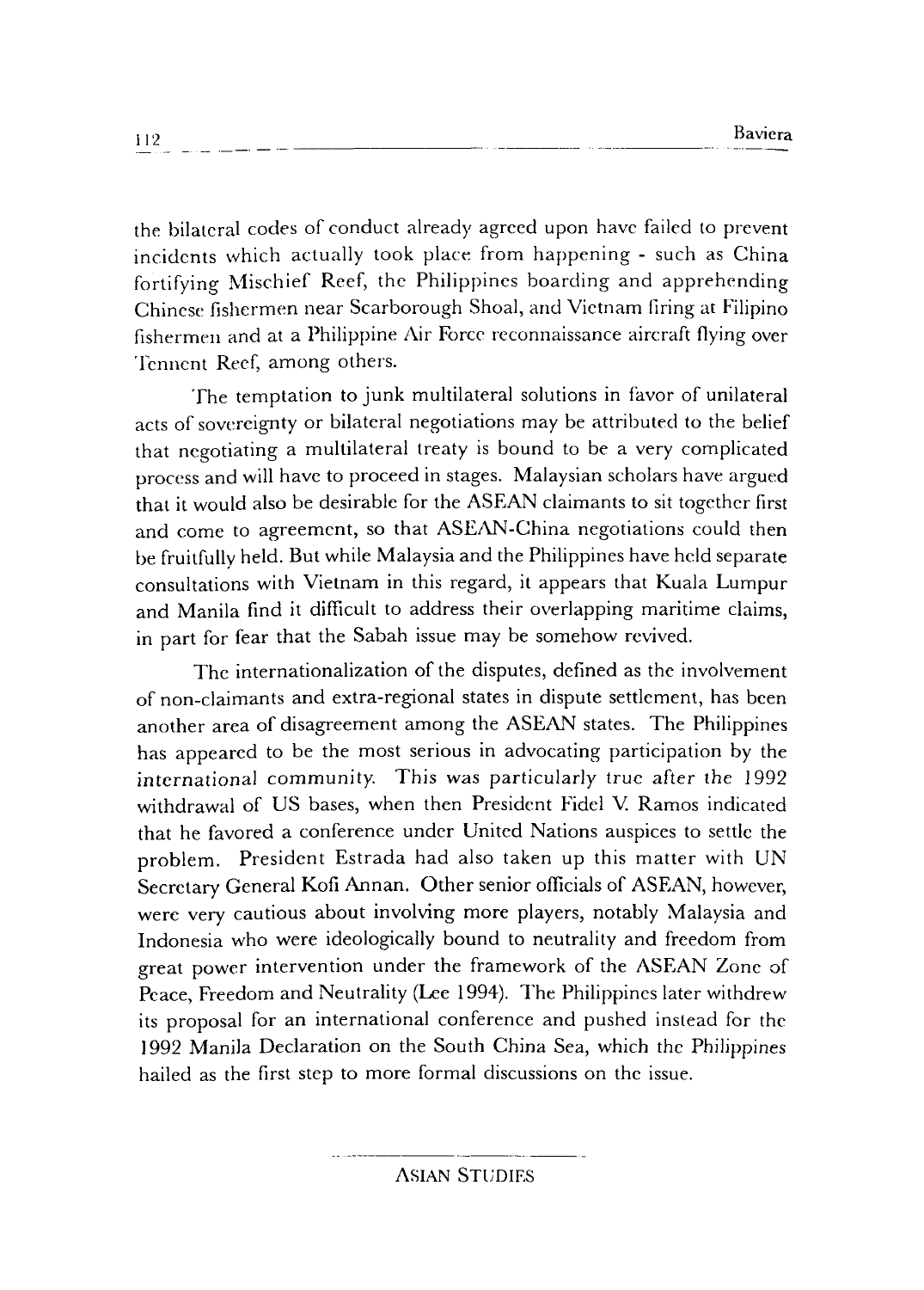Malaysia does not seem to favor internationalization of the dispute. In August 1999, during a working visit to China by Prime Minister Mahathir, leaders of the two countries agreed "that the South China Sea issue can only be resolved by relevant countries involved, opposing any involvement and interference by any outside force." The statement came in the wake of comments on the issue by US Secretary of State Madeline Albright that the United States "cannot sit on the sidelines and watch."

#### **Divided ASEAN: Can China win?**

Admittedly, the cleavages within ASEAN can be attributed to factors not related to China or the territorial disputes. Many of the ASEAN countries still harbor long-standing mutual suspicions left over from history. Recent divisions have also been known to exist over, for instance, the spill-over effects of instability in Indonesia, challenges to the principle of non-interference in internal affairs, criticisms over Mahathir's handling of the Anwar affair, and others. These have affected bilateral tics between pairs of countries. More generally, ASEAN has become divided along several fault lines – the more developed versus the less developed, the more democratic versus the more autocratic, the insular interest versus the peninsular interest (or the "continental" versus the "littoral" outlook). Therefore the question of ASEAN unity will remain relevant regardless of the status of the South China Sea disputes. However, in many cases in the past, we have seen how an external challenge managed to help bring about ASEAN unity. With respect to the China challenge, the opposite effect appears to be the case.

It is clear that ASEAN loses out whenever disunity prevails. The more interesting questions are whether or not China itself stands to benefit from a divided ASEAN, and whether or not control of the disputed islands and waters will be worth the consequences of a weak and divided ASEAN, from the point of view of both China and ASEAN.

Since its publication of a Defense White Paper in 1998, China has espoused what it calls a "new concept of security." The new concept

Volume 38 Number 2 2002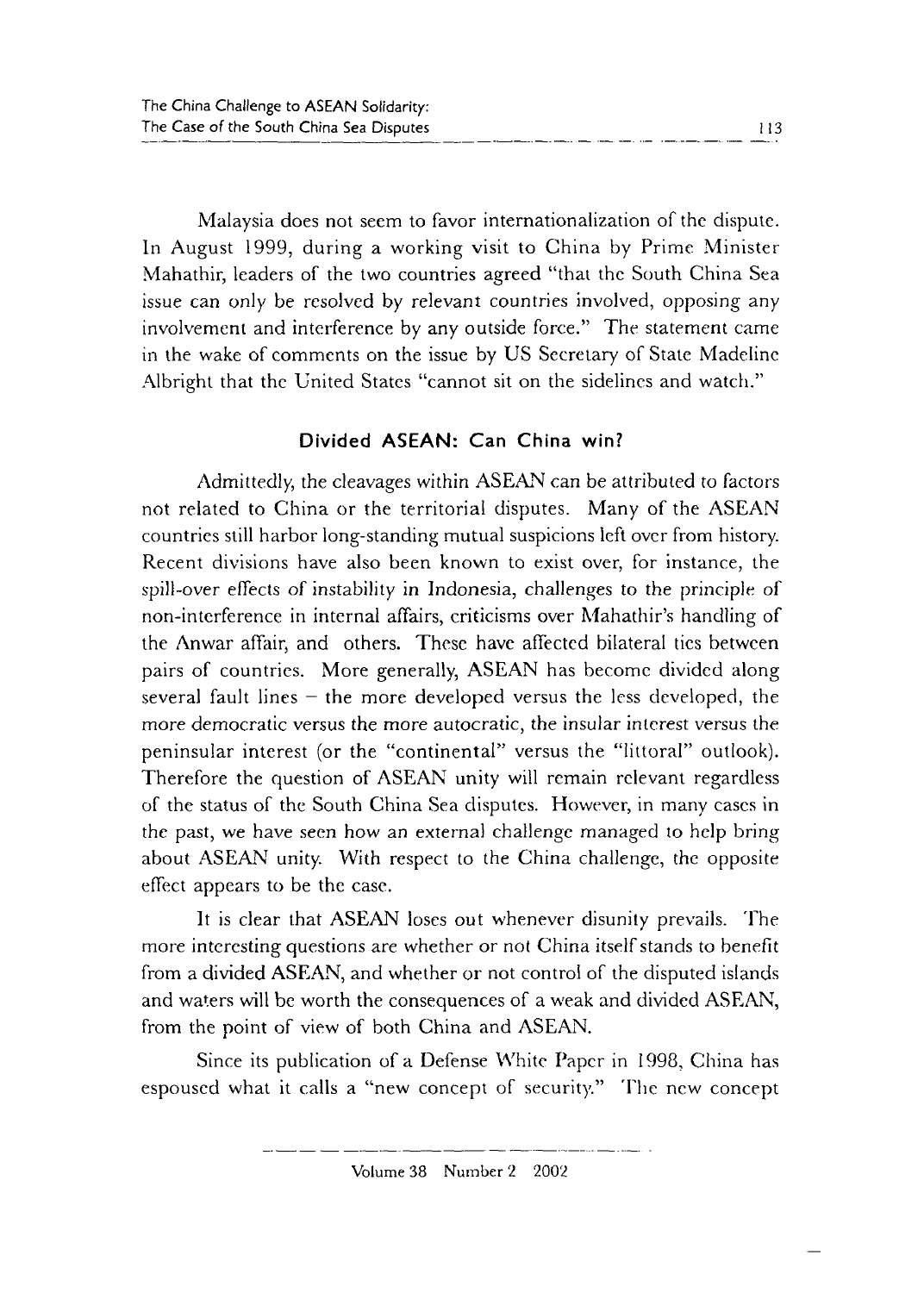reiterates Zhou Enlai's Five Principles of Peaceful Coexistence, but incorporates clements of cooperative security such as the promotion of mutual trust and understanding through dialogue and cooperation, a commitment to settle disputes peacefully, non-confrontation and engaging in cooperation which is not aimed against a third country's security interests (Finkelstein and McDevitt 1999). The new concept finally acknowledges a positive role for multilateralism, although in recent years this has been balanced by a determined push by China to conclude a series of bilateral agreements establishing "strategic partnerships" and "frameworks" for its relations with key neighboring countries.

Such "strategic partnership" agreements had been established with Thailand, Malaysia, Brunei, and Viet Nam in 1999, and subsequently with Myanmar, Indonesia, the Philippines, and Singapore. At the same time, China has declared its appreciation for the principles contained in the Treaty of Amity and Cooperation in Southeast Asia, and has announced its support for the Protocol to the Treaty on Southeast Asian Nuclear Weapons Free Zone.

In a highly symbolic move, the Communist Party of China also established party-to-party links with counterpart ruling parties in Thailand, Indonesia, Malaysia, and Singapore in early 2000, on the basis of independence, complete equality, mutual respect, and non-interference in each other's internal affairs (Thayer, Jul. 2000). This shows how far relations have come from the 1960s and 1970s when anything that was even remotely associated with communism was anathema to these Southeast Asian governments.

China has also shown interest in the prospects of multilateral security cooperation in the ASEAN Regional Forum and in other ASEAN-led dialogue mechanisms, but has so far been non-committal. It is likely that China finds the ASEAN-led initiatives, with their non-binding nature, preferable to the present US-centered system of bilateral military alliances that are at least implicitly directed against a so-called China threat.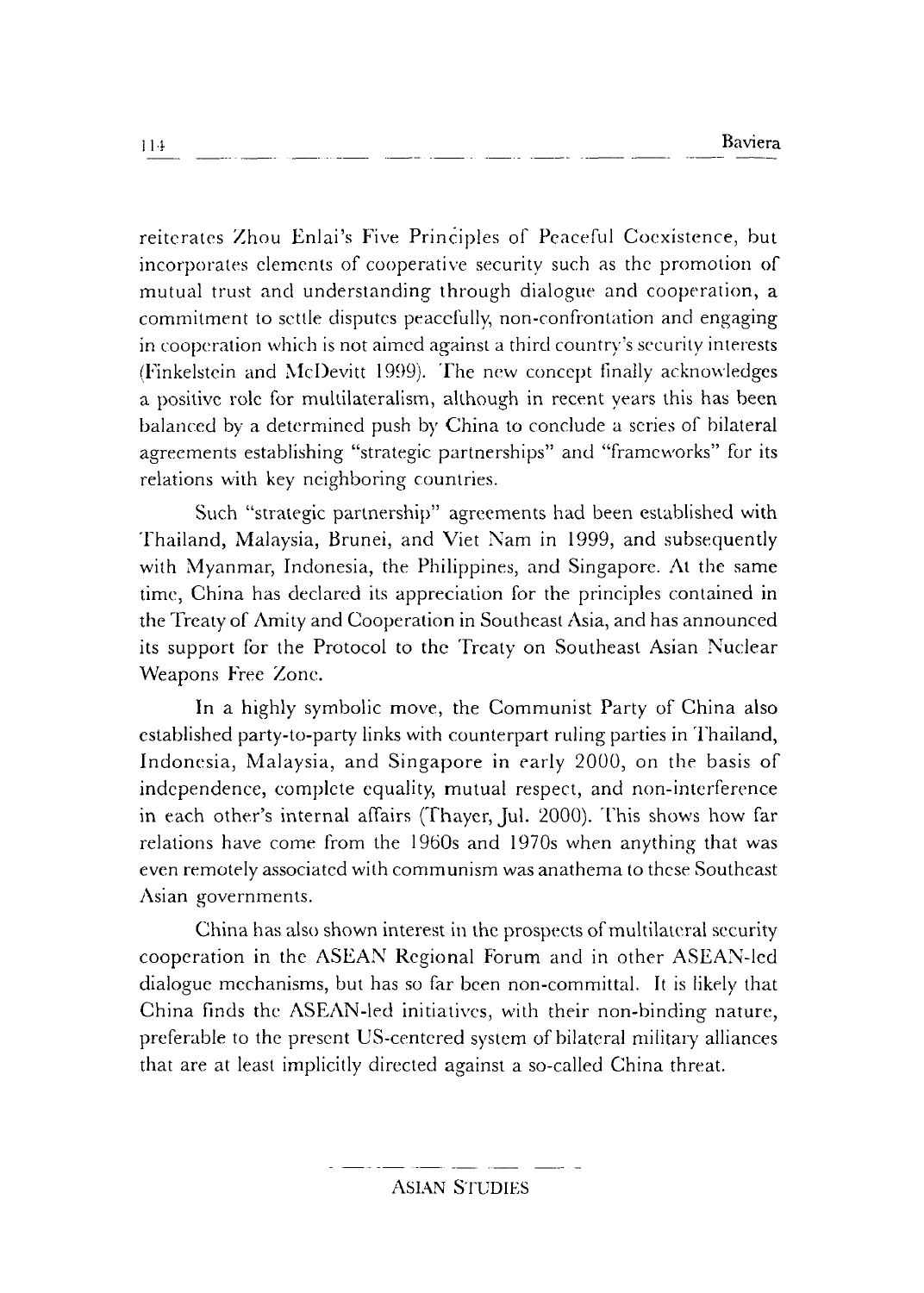Given ASEAN's foreign policy posture of resistance to foreign interference in internal affairs, and preference for regional solutions to regional problems, ASEAN can be seen by China as at best a potential ally in China's efforts to resist what it calls US hegemony, or at worst a neutral player that can help moderate US actions. As such, ASEAN becomes the subject of strategic competition among the great powers in the region. As one Chinese scholar put it thus: "While ASEAN is a new rising force, it is becoming a target of competition and exploitation by larger nations. US is trying to use its special military status to try to restrict the role of ASEAN and to create China threat theory to emphasize need for balance of power, persuading ASEAN to become a quasi-ally. Japan sees ASEAN as its economic hinterland and uses ASEAN as a political force for balancing China and US" (Shi, 1996).

ASEAN itself continues to have second thoughts about the role of the United States in the post-Cold War order. While belief is still strong that the United States is an indispensable power given the present strategic situation, there is also growing apprehension of US arrogance and hegemony. In particular there is worry that the United States many times behaves in ways that depart from ASEAN's own interests  $-e.g.,$  over WTO issues, responses to the Asian crisis, the so-called doctrine of humanitarian intervention as seen in the Yugoslavian crisis, militarization of US foreign policy, and its responsibility for the negative turn in US-China relations (Hassan, 1999).

Even those in ASEAN who are less critical of the United States' foreign policy are preparing for a region without it. Almonte of the Philippines says, "ultimately, inevitably, the US must withdraw its troops from East Asia. When that time comes, the US presence can only be replaced by a type of collective security system, which conceivably can be built around APEC or ARF" (Almonte, 1997).

Meanwhile, since the onslaught of the Asian financial crisis, there have been moves to intensify the process of integration between the ASEAN and China, together with Japan and Korea. In the ASEAN Plus Three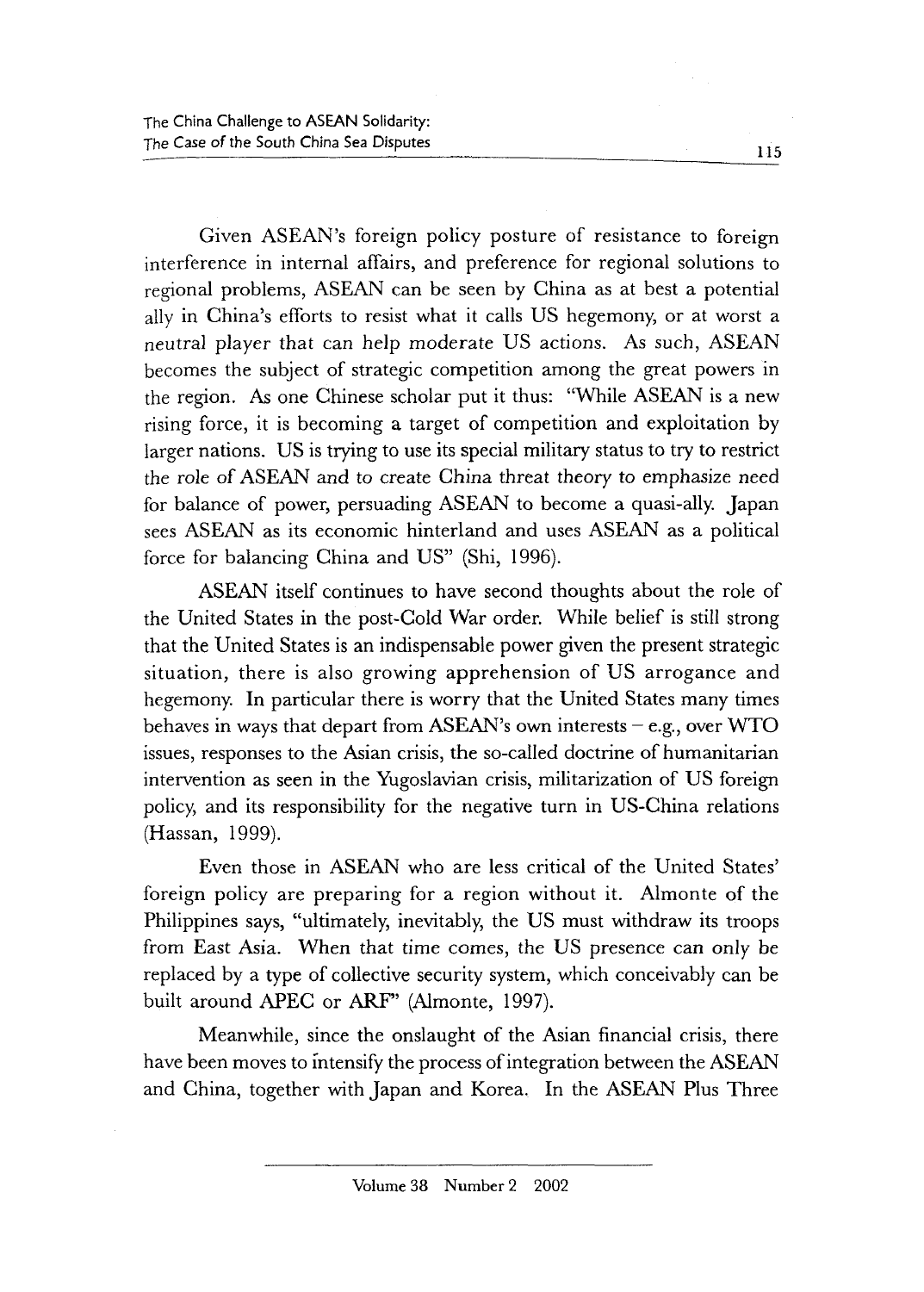framework, China has indicated strong interest in the prospects for more intensive economic and financial cooperation with ASEAN. It supports the proposal to have an Asian monetary fund and has expressed that it fiwors participation in ASEAN's proposed currency exchange system *(AFP*  2000). It has also agreed to have a free trade agreement with Singapore. At the ASEAN Plus Three Summit in Singapore, Zhu Rongji said that the ASEAN Plus Three may "serve as the main channel for regional cooperation, through which to gradually establish a framework for regional financial, trade and investment cooperation, and furthermore to realize still greater regional integration in a step by step manner." Meanwhile, a Chinese foreign ministry spokesman announced that China is probing the possibility of a regional free trade agreement when **AFTA** is established in 2003 (Thayer, Jan. 2000).

On the part of ASEAN, the prospect of greater economic integration with China and the stronger economies of Japan and Korea is likewise attractive. Trade within East Asia is fast expanding. In 1997 alone, ASEAN's exports to northeast Asia grew by 30 percent. **In** that year, they accounted for one-fourth of total ASEAN exports - surpassing exports to the United States which stood at 20 percent; and the European Union at 15 percent (Ramos, 2000). An East Asian economic grouping is also expected to help keep China's vigorous economy contained in a larger regional setting even as ASEAN's concern about the stability and value of the *renminbi* will be better addressed.

What this shows is that common strategic interests of ASEAN and China arc expanding. China is considered a challenge by ASEAN, but one that has to be engaged and transformed into an ally, whether China needs to be cajoled by ASEAN or coerced by other powers in the process. ASEAN, on the other hand, is one of China's best options of neutralizing the effects of a dominant and interventionist United States. ASEAN's pursuit of cooperative security through confidence building, multilateral dialogue, and consultations at this point offers the only articulated alternative to what China condemns as hegemonic power politics. China's own "new security concept" coincides heavily with the "ASEAN way."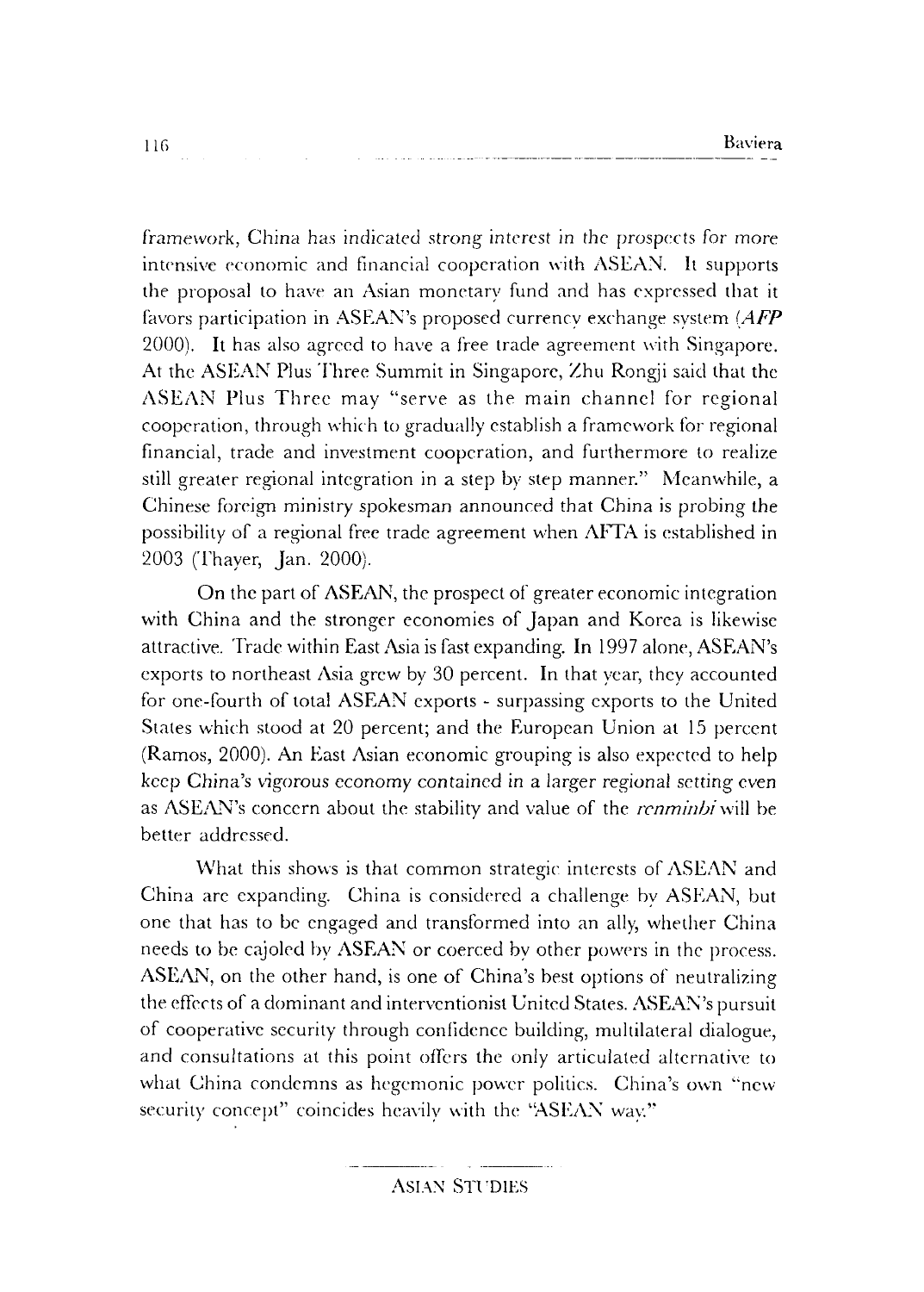With a divided ASEAN, China and other claimants to the South China Sea can continue their respective unilateral actions in the disputed oceans, including oil exploration. China can concentrate in increasing its military power and eventually try to oust other claimants, but ultimately this may induce the claimants to bind together to oppose China. In addition, it is likely to invite intervention from the other major powers.

On the other hand, the weaker ASEAN perceives itself to be relative to a strong China, the more it will want to enhance its relations with the United States. A strong and united ASEAN, on the other hand, will be more responsive to a China that has shown that it is willing to compromise and that pays heed to the sensitivities of its weaker neighbors. It will have greater confidence to negotiate joint development schemes and other cooperative approaches to the disputes. It will rely less on power balancing behavior and on the security guarantees of the United States. It can thus be argued that in the end, with a stronger and more unified ASEAN, ASEAN wins and China wins.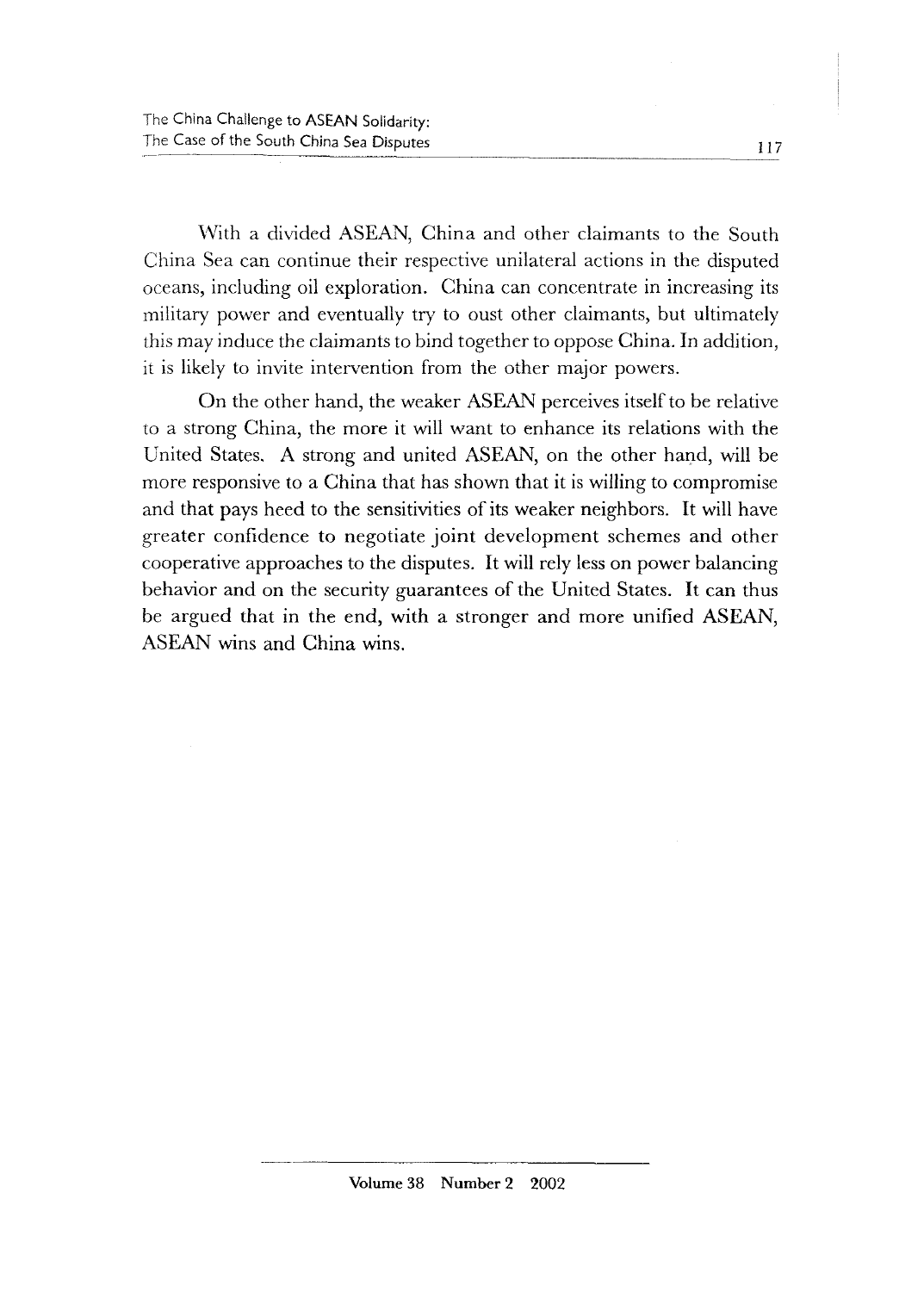#### **References**

"ASEM Chair Cool to Spratlys issue." *Manila Times*, 23 Feb. 1999, 4.

- "Asia- Europe Meeting: 3 ASEAN nations wary of RP stand on Spratlys." *Philippine Daily Inquirer,* 3 Mar. 1999, 6.
- "China Pushes Higher Profile for ASEAN Talks with Japan, South Korea." *Agence France Presse,* 22 Nov. 2000.
- "China Studying RP's Tack on Spratlys." *Today,* 13 Apr. 1999, 1.
- "RP hits shooting of fishers." *Today,* 20 Jan. 1998, 12.
- "RP Navy Sinks Sino Fishing Boat." *Phili'ppine Daily Inquirer,* 25 May 1999, 1,4.
- Almonte, Jose T. "Asia Pacific peace must be founded on prosperity of equals." *Asia Times)* 15 May 1997.
- Almonte, Jose T. "ASEAN Must Speak with One Voice on the South China Sea." *PACNET Newsletter # 11.* 17 Mar. 2000 <http:/ *I*  www.nyu.edu/globalbeat/asia/Pacnet031700.html>
- ASEAN. *Statement by the ASEAN Foreign Ministers on the Recent Developments 1n the South China Sea,* 18 Mar. 1995.
- Baginda, Abdul Razak Abdullah. *Strategic Scenarios 1n the South Ch1na Sea.* Paper for the South China Sea Conference of American Enterprise Institute, Sept.l994.
- Baviera, Aileen S.P. , and Jay Batongbacal. "When will Conditions be Ripe? Prospects for Joint Development in the South China Sea." *Beyond the Crisis: Challenges and Opportunities Vol II.* Ed. Mely C. Anthony & Mohamed Jawhar Hassan. Kuala Lumpur: ISIS Malaysia, 2000.
- Baviera, Aileen S.P. "The Kalayaan Islands (Spratlys) in Philippine Foreign Policy." *Panorama.* Manila: Konrad Adenauer Foundation, Vol 2, 1999, 53-54.
- Chen Hurng Yu. "A Solution to Conflict in the Spratlys." *Taipei Times*, 23 Dec. 1999.
- Cossa, Ralph A. ''Autopilot is Not Good Enough!" *Comparative Connections.* Honolulu: Pacific Forum CSIS, 2000.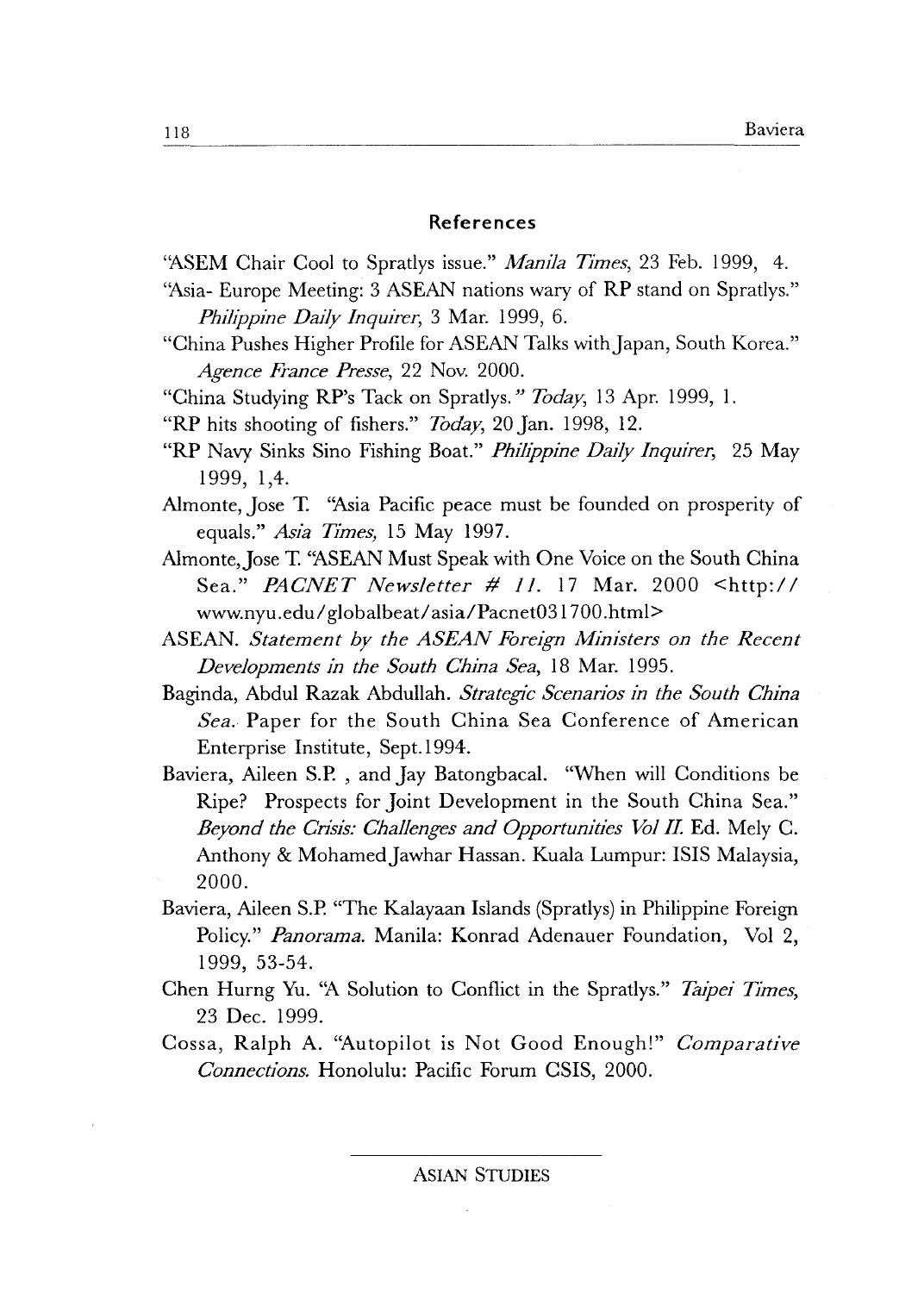Djalal, Hasjim and Ian Townsend-Gault. "Managing Potential Conflicts in the SCS: Informal Diplomacy for Conflict Prevention." *Herding Cats: Multiparty Mediation in a Complex World . Eds. Chester A.* Crocker, Fen Osler Hampson and Pamela Aall. Washington, DC: USIP Press, 2000.

- Finkelstein, David, and Michael McDevitt. "Competition and Consensus: China's 'New Concept of Security' and the United States Security Strategy for the East Asia-Pacific Region." *Comparative Connections,*  Honolulu: Pacific Forum CSIS, 8 Jan. 1999.
- Funabashi, Yoichi, et a!. *An Emerging China in a World of Interdependence.* Trilateral Commission Report May 1994.
- Hassan, Mohamed Jawhar. "Post-Crisis Asian Views of the west: Mounting Apprehensions." *PAClVET Newsletter,* 24 Nov. 1999.
- *Joint Statement of the Meeting of Heads of State/Government of the Member States of ASEAN and the President of the People's Republic of China.* Kuala Lumpur, !6 Dec. 1997.
- Lee Lai To. *ASEAN and the South China Sea Disputes.* Paper for the South China Sea Conference of the American Enterprise Institute, Sept. !994.
- McDevitt, Michael. *China and the South China Sea A Conference Summary Report.* Washington DC: Center for Naval Analysis, 1999.
- People's Republic of China. Information Office of the State Council. *China\$ National Defence in 2000.* Beijing, 17 Oct. 2000.
- Ramos, Fidel V. "The World to Come: ASEAN's Political and Economic Prospects in the New Century." Address at the Economic Strategy Institute's Global Forum 2000. *The World to Come* - *Value and Price of Globalization.* Washington D.C., 17 May 2000.
- Shi Yongming. "The Elevated Status and Influence of ASEAN after the Cold War." *Guoji Wenti Yanjiu*, Oct. 1996 (in Chinese).
- Thayer, Carlyle A. "ASEAN Ten Plus Three: An Evolving East Asian Community." *Comparative Connections.* Honolulu: Pacific Forum CSIS Jan. 2001 <www.csis.org/pacfor /accjournal.html>.